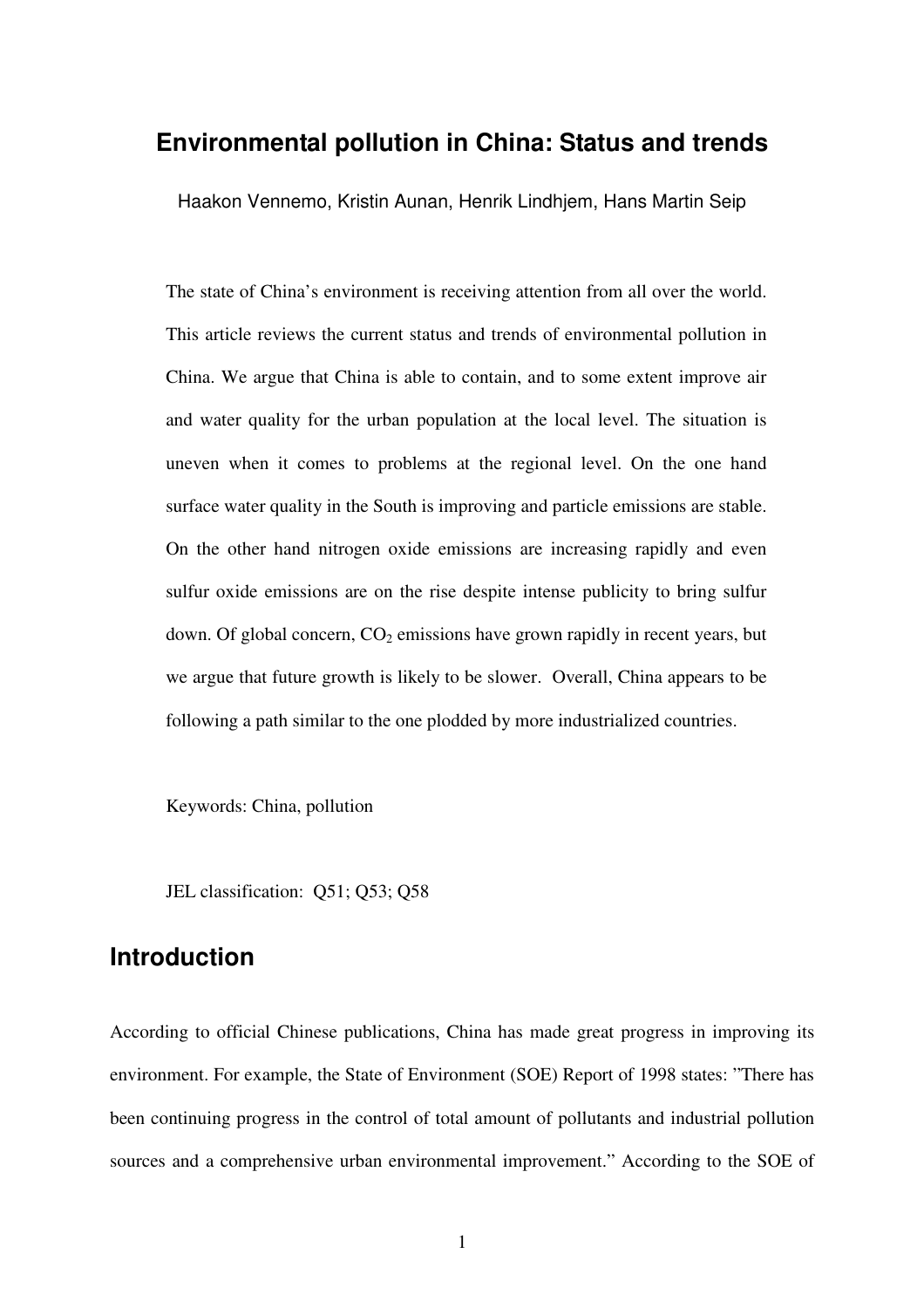2000, "Tremendous efforts have been made in abating environmental pollution, with a focus on water pollution prevention and control in key river basins, cities, regions and marine areas and industrial pollution control." The SOE 2006 offers a reassuring message: "Uniting all social forces and mobilizing the initiatives of each stakeholder, we have created a new situation where environmental protection is facilitated by all parties."

On the other hand, some researchers, commentators, and the media in the West paint a wholly negative picture. For example, Economy (2007) finds that "water pollution and water scarcity are burdening the economy, rising levels of air pollution are endangering the health of millions of Chinese, and much of the country's land is rapidly turning into desert." In late 2007, the New York Times ran a ten-part series titled "Choking on growth – Examining the impact of China's epic pollution crisis."

Who is right? Is China's environment improving or worsening? This article, which is part of a three-article symposium on "China and the Environment",<sup>1</sup> attempts to answer this question. We provide a broad overview of the current status of China's environment, discuss recent trends in air and water pollution and China's contribution to global carbon dioxide  $(CO<sub>2</sub>)$ emissions, and identify the main options for addressing the country's environmental problems. We find that there has been uneven progress in solving China's environmental problems. This may be due in part to the different policy options that are available for addressing, respectively, local, regional and global problems. Our review also suggests that although China is starting from a point of grave pollution, it is setting priorities and making progress that resemble what occurred in industrialized countries during their earlier stages of development.

 $\overline{a}$ 

 $1$  The article by Cao, Ho, and Jorgenson (2009) analyzes the costs and benefits of market-based policies (i.e., "green taxes") for controlling air pollution in China. The article by Cao, Garbaccio, and Ho (2009) examines the major policy measures being taken to reduce  $SO_2$  emissions in China and assesses the benefits and costs of these policies.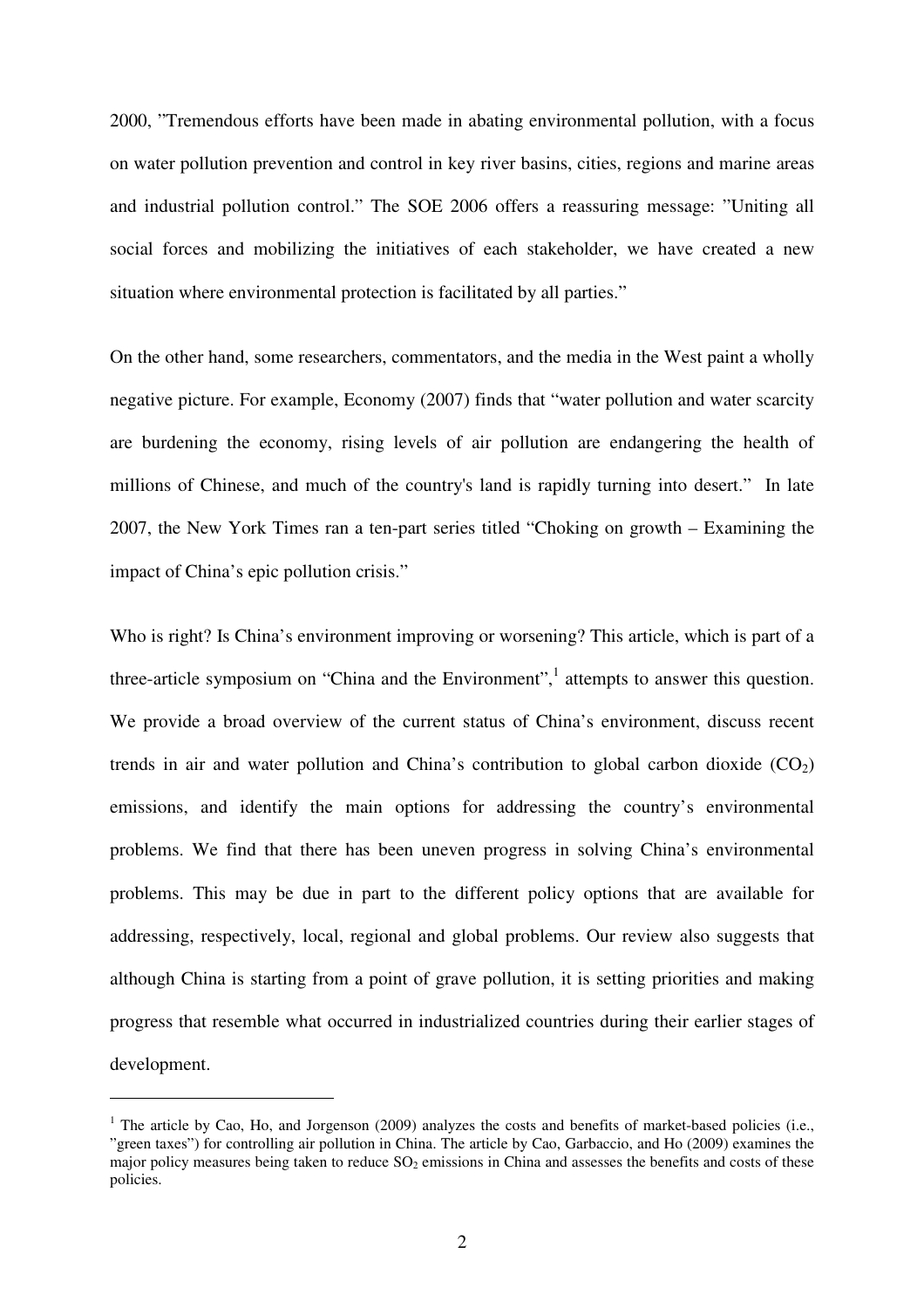We start in the next section with a review of China's current environmental status. This is followed by a discussion of recent trends in China's local air and water quality, regional emissions and discharges, and contribution to global  $CO<sub>2</sub>$  emissions. The final section summarizes our findings and offers conclusions about the environmental path China has followed and its future prospects.

# **The Current Status of China's Environment**

Numerous reports have been published about the status of China's environment. For example, SOE reports are published annually by the Government of China, usually in connection with World Environment Day, June 5. International institutions such as the World Bank also publish state of environment assessments from time to time (e.g., World Bank, 1997, 2001, 2007a, 2009), as does the research community (e.g., Liu and Diamond,  $2005$ ).<sup>2</sup> This section discusses some of the main pollution problems identified in these and other reports.

### **Emissions to air are very high**

China has the dubious honor of being the world's biggest emitter of sulfur dioxide  $(SO<sub>2</sub>)$ . China's  $SO_2$  emissions are almost as high as for Europe and the U.S. combined. China is probably also the world's biggest source of  $CO<sub>2</sub>$  emissions. Sources agree that the U.S. and China were approximately even in  $CO<sub>2</sub>$ -terms in 2006. The Netherlands Environmental Assessment Agency (2008) finds that Chinese  $CO<sub>2</sub>$  emissions were 14 percent higher than the U.S. in 2007. It is not unlikely that China even is the biggest source of emissions of nitrogen oxides ( $NO_x = NO + NO_2$ ). Official  $NO_x$  emission data are not published in China, but Zhang et al. (2007) estimate 18.6 million tons of  $NO<sub>x</sub>$  in 2004, which is slightly higher than U.S. emissions for the same year (17.7 million tons, USEPA, 2007). However, per capita emissions

<sup>&</sup>lt;sup>2</sup> We are contributing authors to World Bank (2007a, 2009).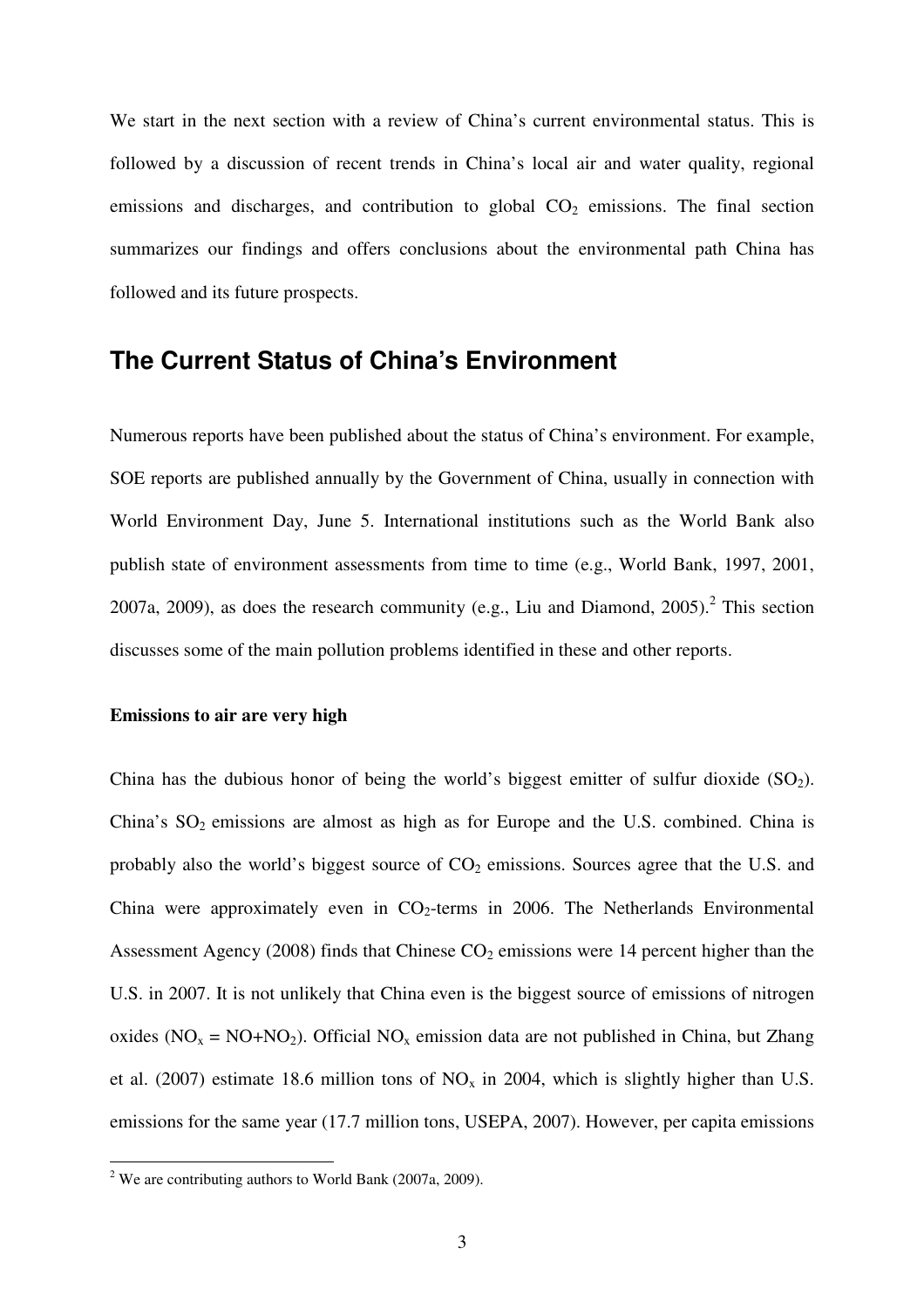of these compounds are much lower.  $CO_2$  emissions per capita are still only  $72<sup>th</sup>$  in the world (WRI, 2008) and only about a quarter of those in the U.S.  $NO<sub>x</sub>$  emissions per capita are also about a quarter of the U.S., while  $SO_2$  emissions per capita are about one half of the U.S.

Data for some emissions may be understated. For example, Akimoto et al. (2006) recently compared observed concentrations of  $NO<sub>x</sub>$  with coal consumption data published by the IEA and China's National Bureau of Statistics (NBS). They found that both the IEA and NBS data understate coal consumption, and recommended that they not be used for  $NO<sub>x</sub>$  emission inventories. Ohara et al. (2007) have developed an emission inventory for Asia and estimate that China's  $SO_2$  emissions in 2003 were about 70 percent higher than officially reported. Moreover, current research at China's own Tsinghua University suggests that  $SO_2$ -emissions may be considerably higher than official figures (Zhao, 2006).

The high  $SO_2$  and  $NO_x$  emissions have serious implications. Both  $SO_2$  and  $NO_x$  cause acid rain and nitrogen compounds cause eutrophication (i.e. excessive fertilization of an ecosystem) (Gruber and Galloway, 2008). At moderate concentration levels,  $NO<sub>x</sub>$  emissions also contribute to formation of ground-level ozone. Both Aunan et al. (2000) and Wang et al. (2005) warn that ground-level ozone has already caused reductions in some crop yields. According to Aunan et al. (2000) the damage may become much more serious unless strong measures to reduce emissions are implemented. Ground-level ozone also causes damage to human health.

#### **Ambient air quality in China's cities is among the worst in the world**

 $\overline{a}$ 

According to one study, 12 of the 20 most polluted cities in the world are located in China (World Bank,  $2007b$ )<sup>3</sup>. This ranking is based on ambient concentrations of particulate matter

 $3$  A popular, but unsubstantiated, media claim is that 16 of the 20 most polluted cities in the world are in China. This claim may be based on an earlier version of World Development Indicators (WDI). Sometimes the media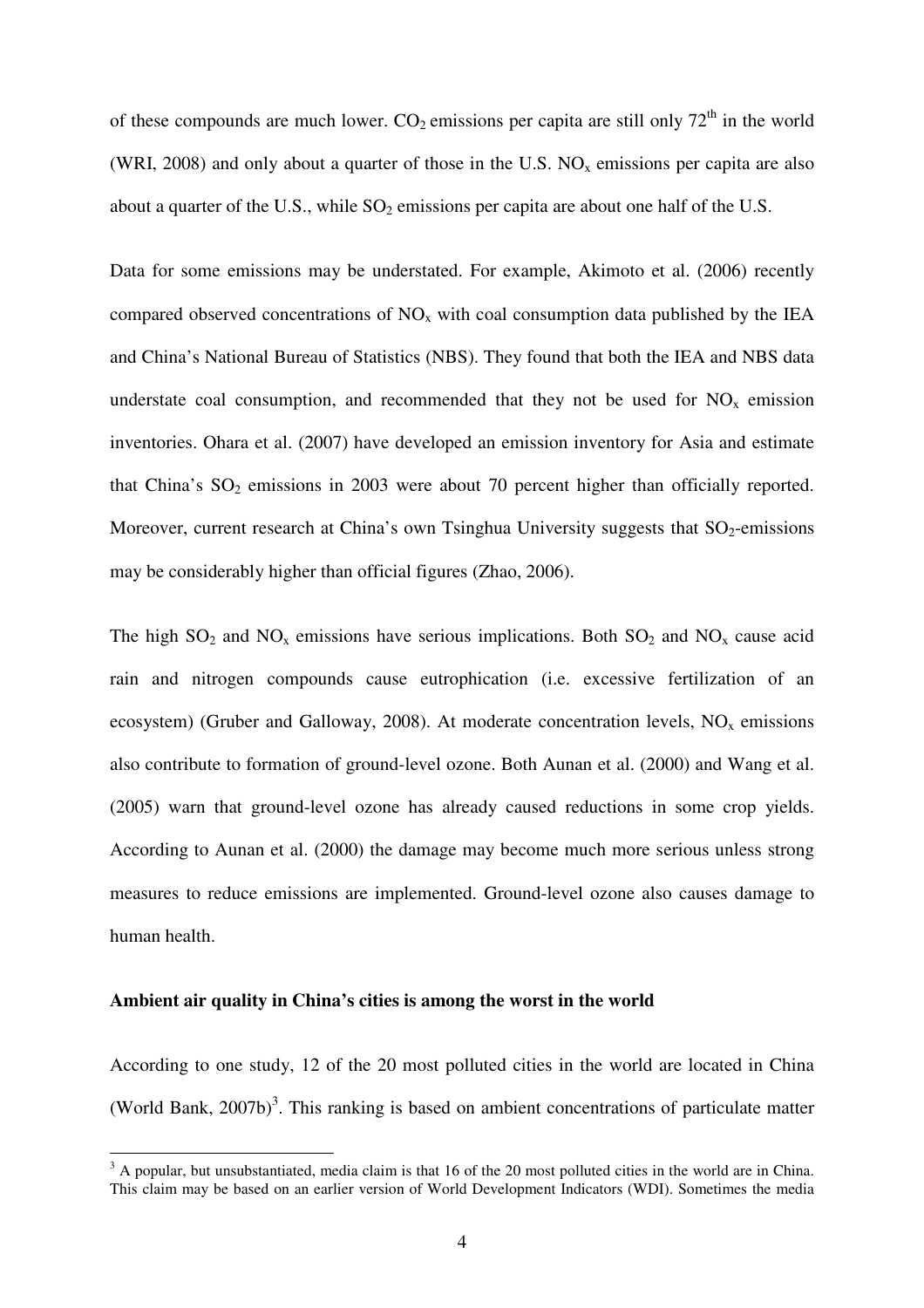less than 10 micrometers in diameter,  $PM_{10}$ .  $PM_{10}$  and  $PM_{2.5}$ , which refers to even finer particles, are typically used in health damage assessments. PM has been singled out as the pollutant most responsible for the life-shortening effect of polluted air.  $PM_{10}$  concentrations are high in almost all Chinese cities. In fact, only one percent of the country's urban population lives in cities with an annual average level of  $PM_{10}$  that is below the European Union's air quality standard of 40  $\mu$ g/m<sup>3</sup> (World Bank, 2007a). The current annual mean guideline for PM<sub>10</sub> given by the World Health Organization (WHO) is 20  $\mu$ g/m<sup>3</sup> (WHO, 2006).

More cities meet Chinese and Western air quality standards for  $SO_2$ . In 2003 for example, more than three quarters of a sample of 341 Chinese cities had annual average  $SO_2$  levels below 80  $\mu$ g/m<sup>3</sup>, which is the U.S. standard. On the other hand, the 24 hour guideline from WHO is as low as 20  $\mu$ g/m<sup>3</sup>.

### **Health damages from air pollution are substantial**

-

WHO has estimated that about 3.4 percent or 300,000 of total deaths in China in 2001 were premature due to urban ambient air pollution (Zhang and Smith, 2007). More recent research suggests that these figures may be even higher (World Bank, 2007a, 2009). World Bank (2009) estimates that as much as 13 percent of all urban deaths may be premature due to ambient air pollution. Further, on an annual basis, the Bank finds that outdoor air pollution is responsible for 270,000 (95 percent confidence interval: 240,000-310,000) cases of chronic bronchitis, and 400,000 (95 percent confidence interval: 210,000-560,000) hospital admissions from respiratory or cardio-vascular disease. About 6,000 man-years (eight-nine

report that Linfen, a city in Shanxi Province, is the most polluted city in the world. The reference to Linfen might be based on a ranking of Chinese cities that was reported in the Chinese media in 2004, http://www.chinadaily.com.cn/english/doc/2004-07/15/content\_348570.htm. That ranking had nothing to do with the 16 out of 20, however.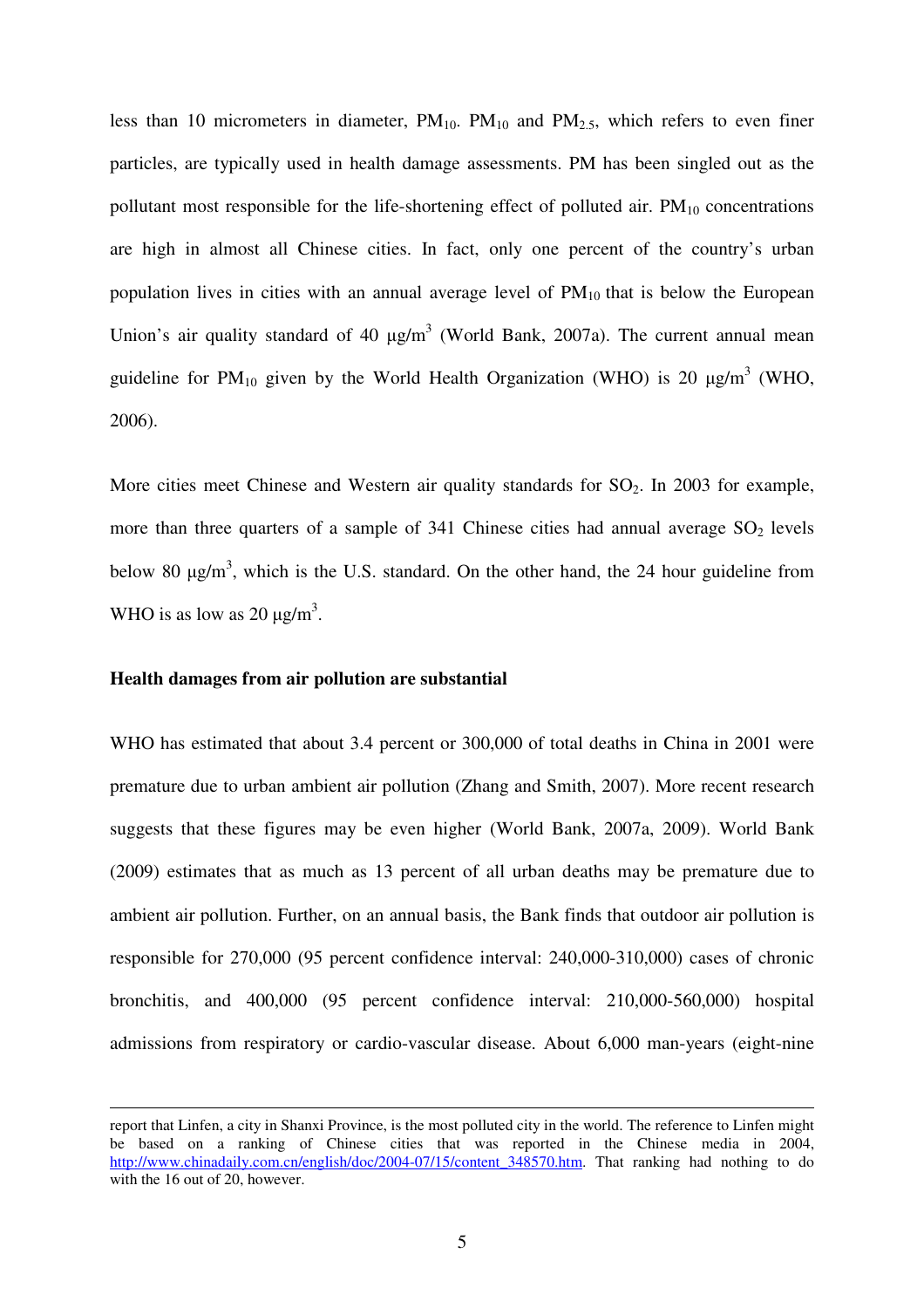million work days) are lost because of pollution-related hospital admissions. These estimates are based on monitoring data of varying quality combined with exposure-response functions derived from studies in limited areas of China or other countries. The underlying assumption that they are applicable to all of urban China entails large uncertainties, not accounted for. Moreover, the estimates do not include the uncertainty in the population exposure assessment. Hence, the confidence intervals will in reality be bigger than the nominal intervals given.

WHO estimates that indoor air pollution due to solid fuel burning shortens the lives of 420,000 rural Chinese each year (Smith and Mehta, 2003). Some researchers suspect that these numbers are far too low and that indoor air pollution is actually a more significant problem than outdoor air pollution. For instance, Mestl et al. (2007a) find that indoor air pollution shortens the lives of 3.1 million people in rural China annually. However, much research remains to understand the impacts of indoor air pollution in rural China.

### **China's rivers and lakes are extremely polluted**

 $\overline{a}$ 

In the Huai river basin, one of seven major river basins in China, it is currently recommended that humans avoid direct contact with water along 75 percent of river sections (by length) (SOE, 2006). That is, these sections of the river are Class IV or worse according to China's surface water quality standard.<sup>4</sup> The figure is the same (i.e., 75 percent) for the Songhua river basin in the northeast, while it is 80 percent for the Hai river basin surrounding Beijing. Rivers in the south, including the Yangtze, have better quality, but on average 60 percent of all rivers in China are Class IV or worse. The water in about half of these 60 percent is still allowed for use by industry and for irrigation.

<sup>&</sup>lt;sup>4</sup> The Chinese standard distinguishes between five classes of surface water quality. Class I is reserved for headwaters and national reservation zones. Class II is suitable as so-called first-level drinking water reserves and habitat of precious aquatic life. Class III is acceptable for second-level drinking water reserves and swimming. Class IV is acceptable for industrial use, but direct contact with skin should be avoided. Class V, the most lax standard, is acceptable for irrigation only. Water that is worse than class V is unsuitable for all purposes. .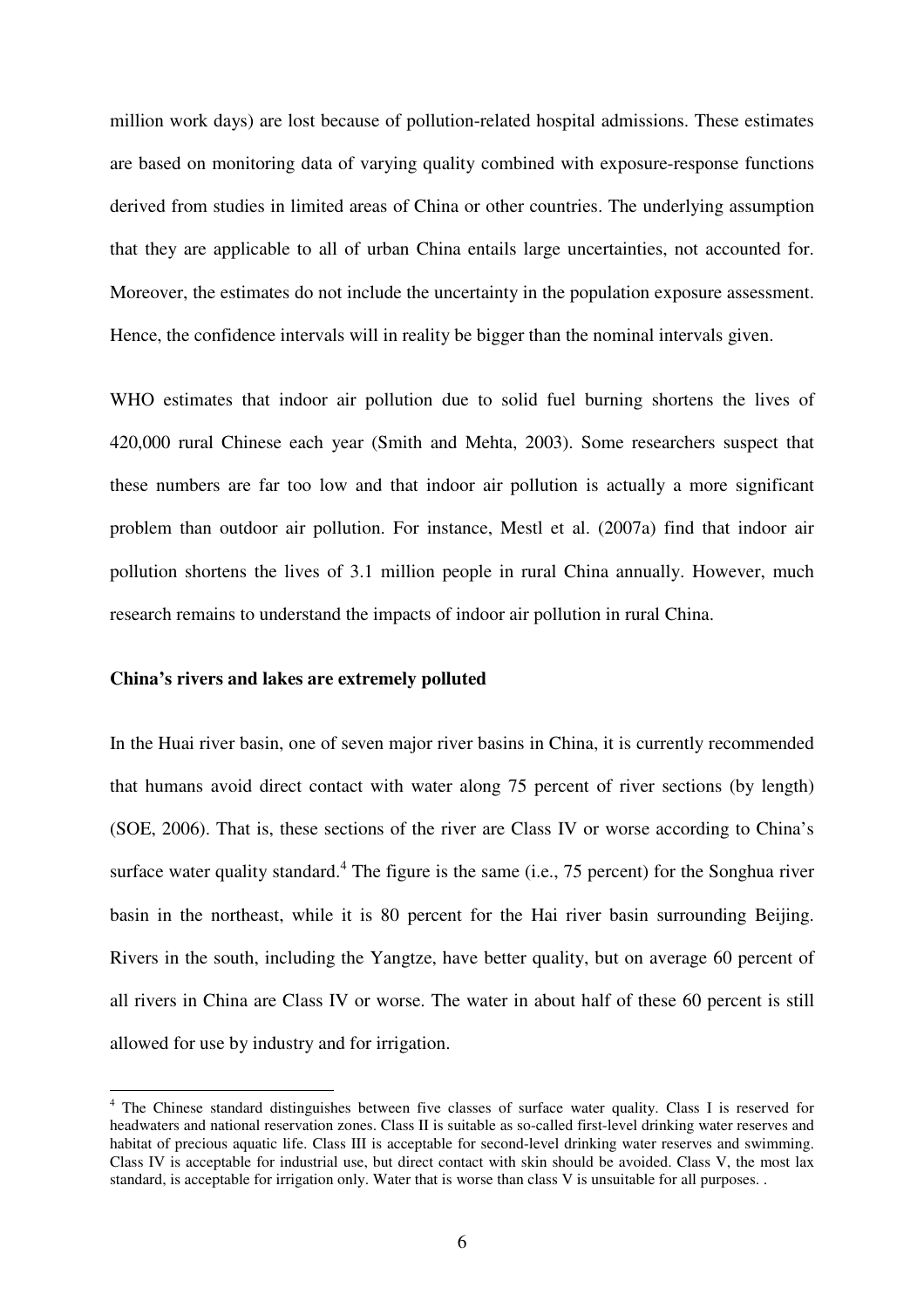China's major freshwater lakes are also extremely polluted, with the water in half of China's 27 major lakes unsuitable for any uses (SOE, 2006). In three quarters of China's lakes the water is Class IV or worse. In June 2007, Lake Taihu, China's third largest, experienced an environmental catastrophe when an explosive outburst of toxic cyanobacteria, commonly known as pond scum, colored the lake fluorescent green (e.g., Kahn, 2007). Newspapers reported that the drinking water supply of two million people was disrupted for several days. This despite the fact that the lake's water before the catastrophe officially was rated as unfit for human consumption.

### **Pollution affects the quality of drinking water and enters the food chain**

Despite the advice to avoid polluted water, several hundred million Chinese have no real alternative. Although the data vary, it is estimated that 300-500 million Chinese lack access to piped water. In addition, polluted water reaches the population through the food chain. Building on data from the Ministry of Water Resources in China, the World Bank (2007a) estimates that about 10 percent of China's water supply does not comply with the surface water quality standards. Most of this water is used for irrigation despite being worse than class V. China even has designated special wastewater irrigation zones, now totaling 4 million hectares, in which industrial wastewater or wastewater mixed with cleaner water is spread on the fields. The impact on crops is substantial. In the case of rice, for instance, about half of the yield fails to meet the Chinese standard for contamination. Mercury, cadmium and lead are the primary pollutants found in rice (World Bank, 2007a). Although it is difficult to establish a causal link, the rates of stomach and liver cancer are 50 percent higher in rural China than in the country's major cities (World Bank (2007a) citing Ministry of Health (2004)).

### **China is depleting its groundwater**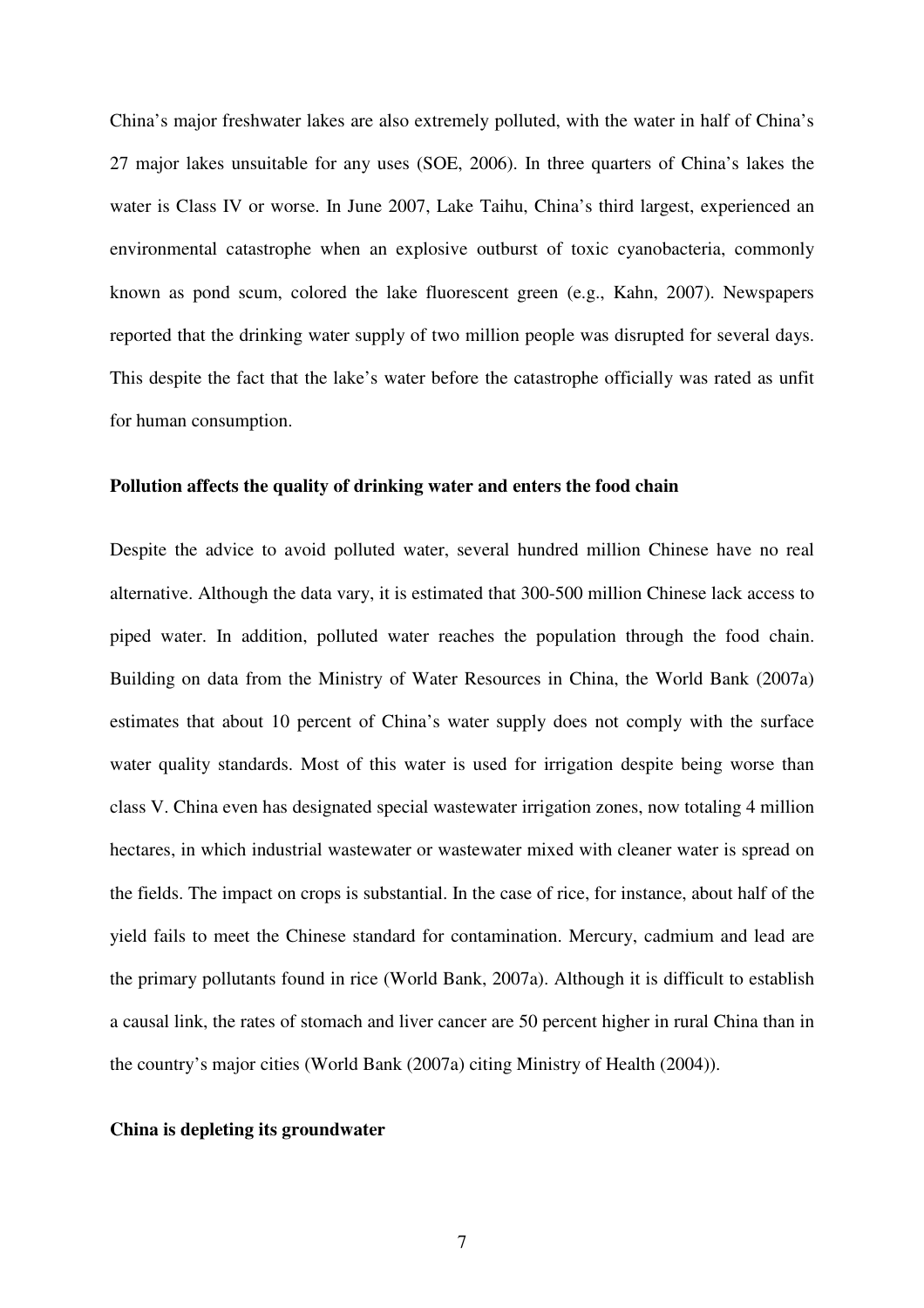The depletion of groundwater is also a growing concern. It is conventional to distinguish rechargeable shallow groundwater from non-rechargeable deep groundwater. Consuming deep groundwater is similar to mining a non-renewable resource since exchange with surface water takes thousands of years. The World Bank (2007a), building on data from the Ministry of Water Resources in China, estimates that China consumes 25 billion cubic meters of deep groundwater annually. That is approximately ten times the total annual water consumption of Switzerland (OECD, 2008). In some parts of the North China plain, the deep groundwater table has dropped more than 50 meters since 1960, and it continues to drop two meters annually (World Bank (2007a) citing Foster et al. (2004)). Huge drawn-down funnels under the ground have emerged in North and East China. The funnel area of Hengshui and Cangzhou in Hebei Province is one of the largest, covering 9,000 square km (SOE, 2006). Moreover, the land above some of the drawn-down funnels is sinking. Economy (2007) claims that land subsidence is threatening Beijing International Airport.

### **The cost of environmental damages is estimated at two to ten percent of GDP**

There have been many attempts to monetize the cost of environmental damages in China.<sup>5</sup> The World Bank (2007a, 2009) is perhaps the most ambitious and current analysis in this regard. It incorporates recent exposure-response and willingness-to-pay (WTP) estimates, emphasizes studies on Chinese conditions, and builds on monitoring data that has recently become available. The World Bank (2009) estimates an environmental cost in 2003 of 300- 1,300 billion RMByuan or two to ten percent of 2003 GDP. $<sup>6</sup>$  The range of the estimate</sup> depends primarily on the valuation method and the number of excess cases of mortality and

 $\overline{a}$ 

<sup>&</sup>lt;sup>5</sup> See Panayotou and Zhang (2000) for a comprehensive review of such analyses. Of related interest is China's effort to develop a Green GDP. For the most recent published Green GDP (for 2004), see MEP and NBS (2006), which is based on methods developed jointly with World Bank (2007a, 2009).

<sup>&</sup>lt;sup>6</sup> At the time one USD was equal to 8.3 RMByuan. Hence, 300-1,300 billion RMByuan equalled 36-157 billion 2003 USD.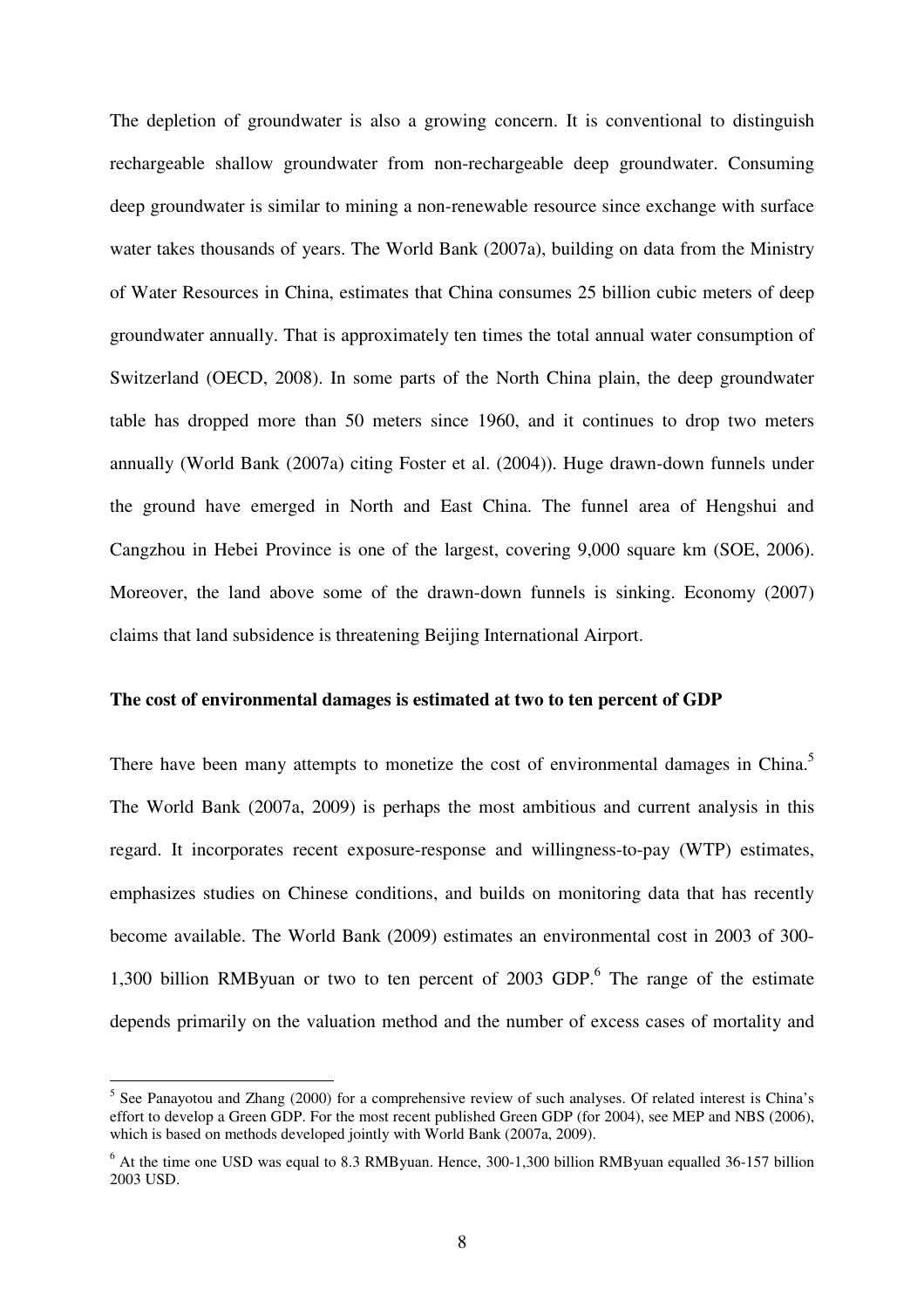morbidity. A best estimate using the WTP approach to excess mortality and morbidity is 6.9 percent of GDP, while a best estimate using the human capital approach is 2.5 percent of  $GDP<sup>7</sup>$  Unlike some previous efforts, World Bank (2009) includes impacts on mortality of long-term exposure to pollution. However, it does not include indoor air pollution, which, as noted above, is a serious problem. Nor does it include ground level ozone, one of China's main emerging problems. The possible effects of acid rain on forests, also mentioned in some studies, are excluded because of uncertainty over the exposure-response function. Finally, well-documented environmental problems in China that are less directly related to pollution, such as degradation of land, ecosystems and biodiversity (see e.g. Liu and Diamond (2005) and World Bank (2001)), were deemed too complex to be quantified.

# **Environmental damage is worse in the industrialized areas of Northern and Central China**

With some exceptions, surface water pollution, groundwater depletion, wastewater irrigation, and consumption of non-compliant water are more serious problems in the Northern and Central China than in the South. This is also the case for pollutants in rural drinking water, except for bacterial contamination. The main reason for the heavier pollution in Northern and Central China is the high industrial and agricultural activity and dense population. In Northern China the situation is also aggravated by low precipitation. In the East-West dimension problems are usually worse in the industrialized East.

Air pollution in urban areas is also generally worse in Northern and Central areas.  $PM_{10}$  levels of Northern cities are twice those of Southern cities (Fridley and Aden, 2008), making the

 $\overline{a}$ 

 $<sup>7</sup>$  The human capital approach, which is popular in the Chinese research and policy community, equates a</sup> statistical life lost to discounted potential earnings lost by the diseased.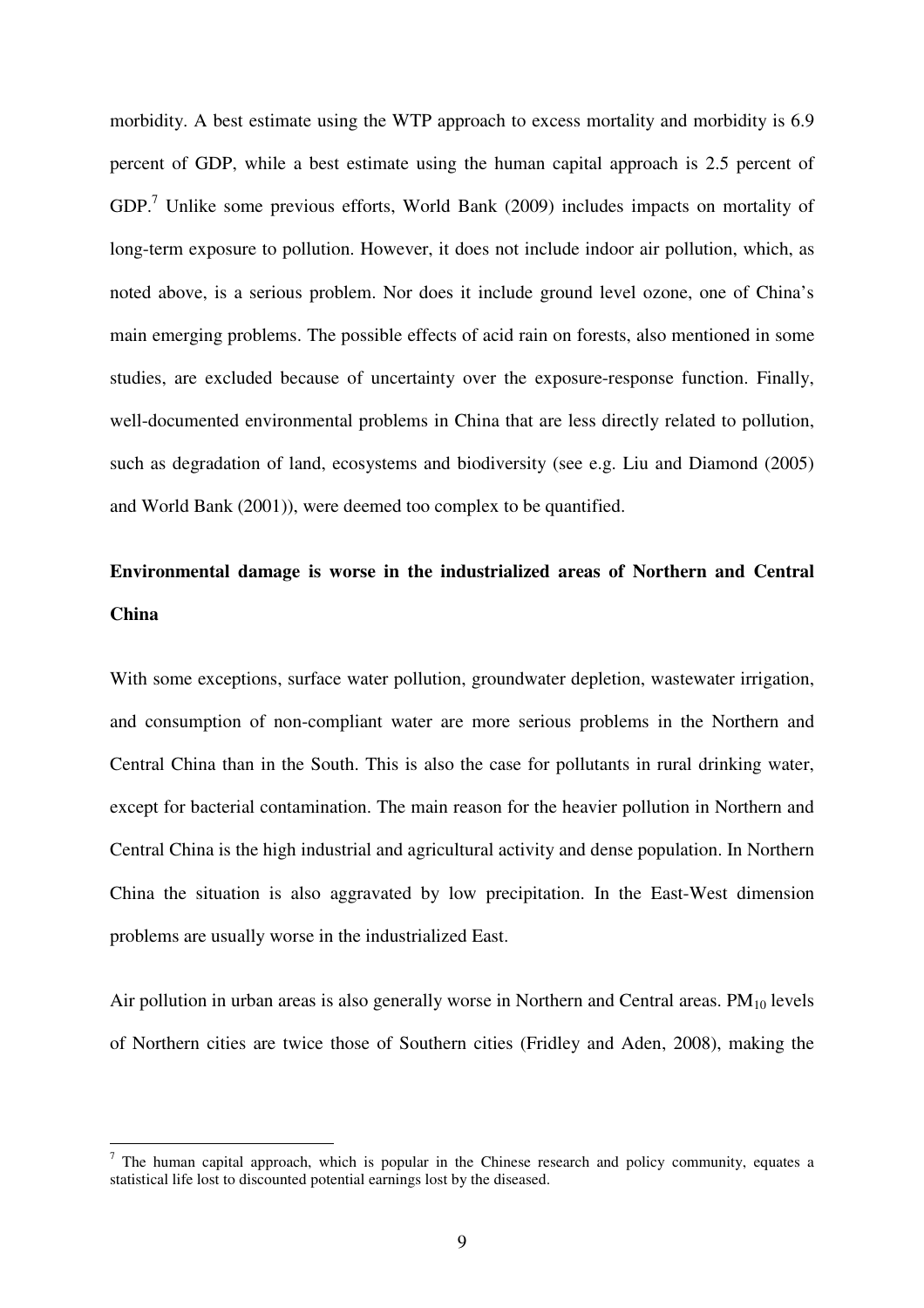health impacts in the North more serious. Up to 20 percent of the population in Northern provinces is expected to have shortened lifespans because of urban air pollution.

In rural areas, monitoring of air pollutants is still scarce. To get a sense of rural air pollution the annual mean values for  $PM_{2.5}$  were simulated using the global aerosol model Oslo CTM2 (Myhre et al., 2007) and data from Myhre et al. (2006, 2007) and Hoyle et al. (2007). The concentration levels of  $PM<sub>2.5</sub>$  on a regional scale (not including urban hot spots) were found to be especially high in North West and Central China, at around 30  $\mu$ g/m<sup>3</sup>, but reach above 50  $\mu$ g/m<sup>3</sup> in some areas. While the high levels in the North West are mainly due to mineral dust (which may have a man-made component because of desertification), the high levels in Central China are mainly related to industrial and domestic coal combustion. Using a regional air quality model for China, Hao (2008) pictures the situation as even more severe, with values between 50 and 100  $\mu$ g/m<sup>3</sup> in parts of Central China in the summer and reaching 150  $\mu$ g/m<sup>3</sup> in large areas in the winter. For comparison, the WHO Air Quality Guideline for annual mean PM<sub>2.5</sub> is 10  $\mu$ g/m<sup>3</sup> and the corresponding National Ambient Air Quality Standard in the U.S. is 15  $\mu$ g/m<sup>3</sup>.

Acid rain is predominantly a Southern phenomenon. In the North the natural dust contains basic components that neutralize acids formed from emissions of nitrogen- and sulfur oxides. Furthermore, soils and bedrock contain elements that could neutralize any acid deposition in the foreseeable future (Hicks et al, 2008). Another predominantly Southern phenomenon is indoor air pollution and the subsequent health damage (Mestl et al., 2007b).

#### **Is the environmental situation improving?**

The bleak state of China's environment makes a strong impression on most observers. But the current situation might be easier to accept if things were changing for the better. Is that the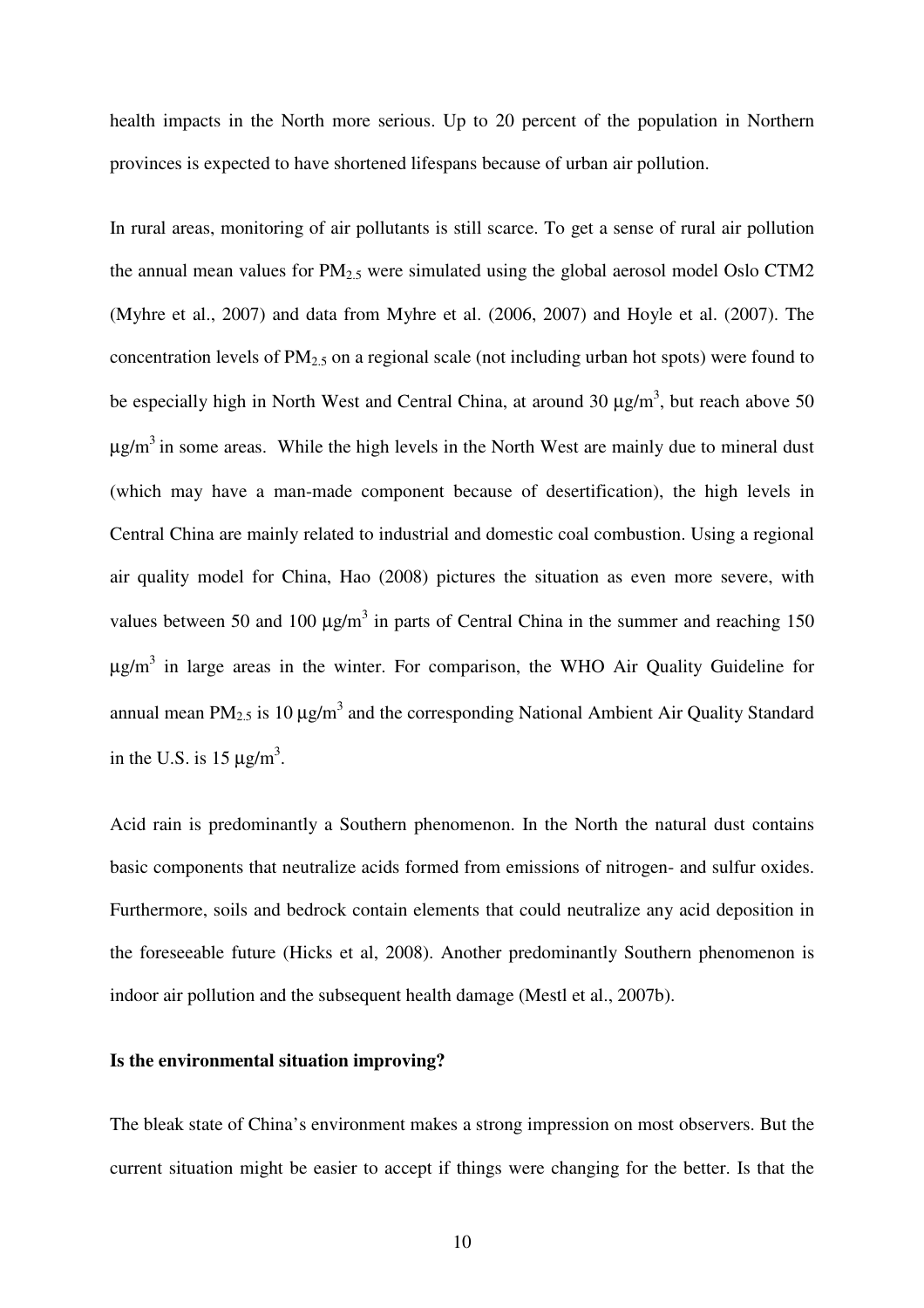case? In the next three sections, we survey trends in China with respect to local, regional and global environmental problems. Local problems include problems at the village, city and within-province level, such as local air quality and drinking water quality. Regional problems involve more than one province or neighbouring countries, such as long-range transport of air pollution leading to acid rain, regional haze and enhanced surface ozone levels or the water quality of China's major waterways. At the global level we examine trends in China's contribution to global  $CO<sub>2</sub>$  emissions.

# **Trends in local air and water quality**

This section describes trends in local air quality, particularly in China's cities, and trends in the quality of the country's drinking water.

# **Local air quality in cities**

Monitoring data for many Chinese cities the last decade show that air quality has been fairly stable. For example, as indicated in Figure 1, monitored air quality in Beijing shows no apparent change in particle and  $NO<sub>2</sub>$  concentrations, while  $SO<sub>2</sub>$  concentrations are trending downwards.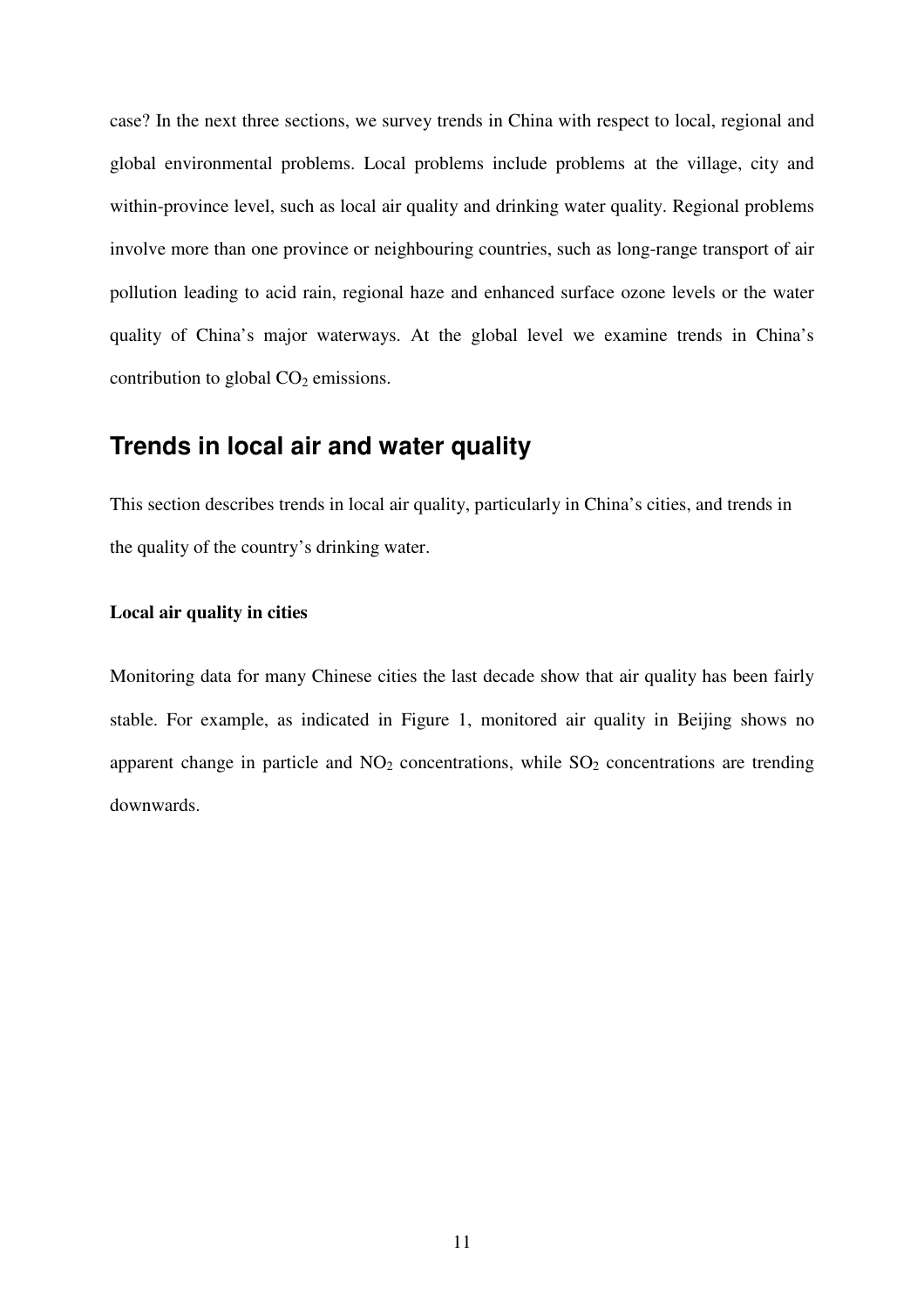

Source: SOE (1995-2007)

The situation in Beijing is similar to other Chinese cities. Fridley and Aden (2008) present data for particle,  $SO_2$  and  $NO_x$  air quality for about 100 Chinese cities over a 35 year period (1980-2005) and find that a noticeable improvement in PM pollution took place during the 1980's and early 1990's. The average concentration of total suspended particles (TSP) was halved between the 1980s and the early 1990s. Over the last decade there have been slight improvements for PM and for  $NO<sub>x</sub>$  pollution.  $SO<sub>2</sub>$  levels have been relatively stable over the decade. Monitoring data for earlier years are uncertain. Another difficulty is that the selection of cities varies. Still, the air quality data generally gives the message that pollution is contained, and in some cases improved. MEP (2008) reports an overall improvement of urban air quality from 2006 to 2007.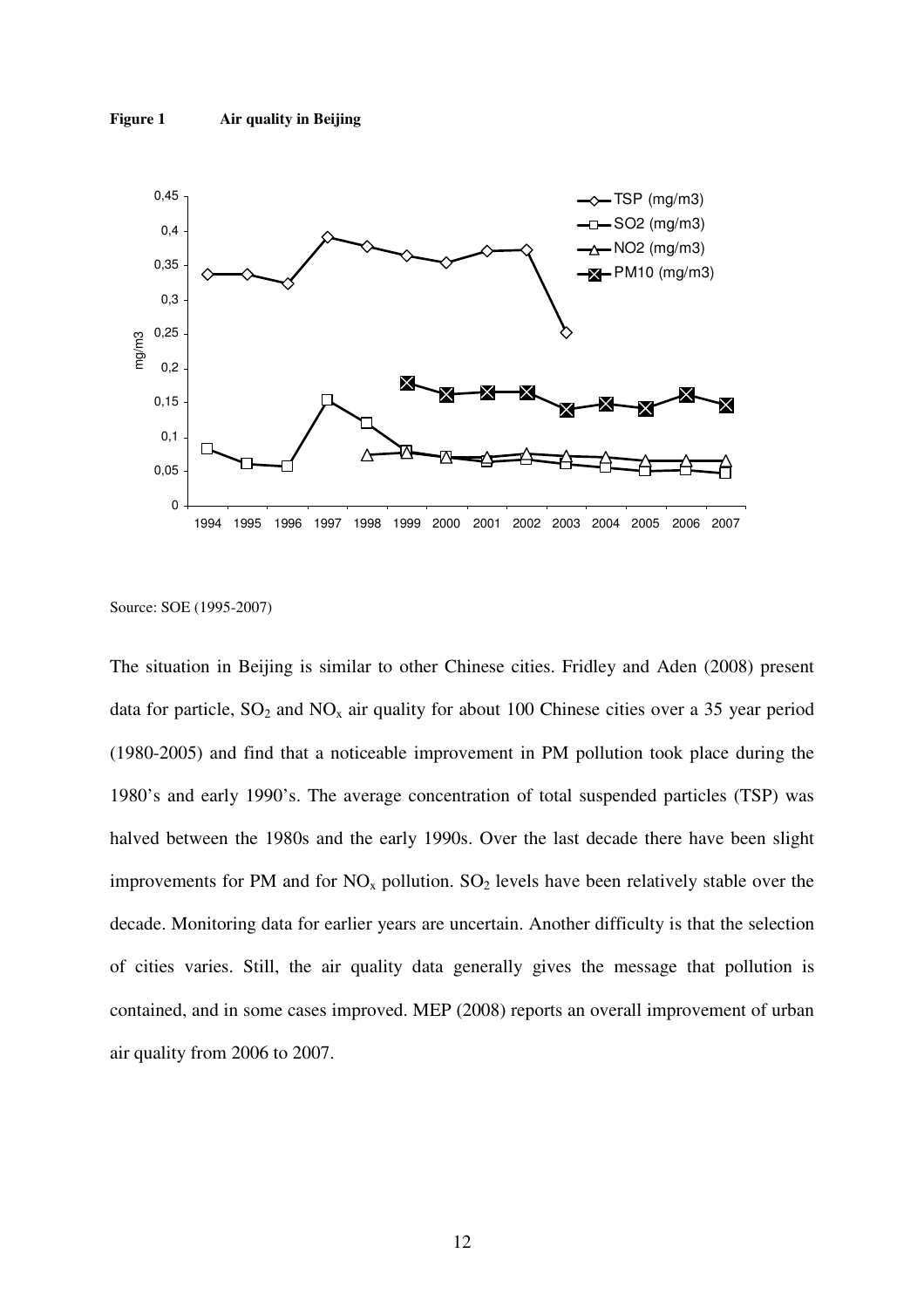The Chinese government's measure of air quality relies on what it calls an overall air pollution index.<sup>8</sup> According to this index, the picture is brighter and the air quality in major cities is steadily improving. For example, between 2002 and 2007, a period during which energy consumption grew by 76 percent, the share of cities passing the class II air quality standard increased from 36 to 58 percent. Andrews (2008) criticizes the government's air quality index for Beijing as presenting an overly optimistic picture, since downtown monitoring stations have quietly been dropped and stations on the outskirts have been added. The Beijing Environmental Bureau has denied this. Andrews (2008) also reports other problems with the index.

As we shall see in the next section, the cited improvements in local air quality do not necessarily concur with the trend in emissions in China. One of the challenges is to understand why this happens. Which strategy does China follow to stop higher emissions from deteriorating the air quality levels? An obvious strategy, known from Western countries during the last century is to move pollution sources out of city centers and build higher stacks so that emission is dispersed and diluted. This seems to be the strategy that China is following now.

To illustrate the point let's return to the example of Beijing. To be sure the city must fight off pressures that, by themselves, worsen air quality. One much publicized statistic is that every day brings 1,200 additional motor vehicles onto the roads of Beijing (NBS, 2006, 2007). To address this and other pressures the city government has begun to close down heavy industry located in the centre. For 85 years, the Capital Steel Group (Shougang), China's fourth largest steel maker by output, was located in the middle of Beijing. Capital Steel is now moving out to locations in neighboring Hebei Province, a process that will be completed by 2012. A

 $\overline{a}$ 

<sup>8</sup> For a detailed description of this index and its complicated structure, see http://www.sepa.gov.cn/quality/background.php. In practice PM is often the main determinant of the index.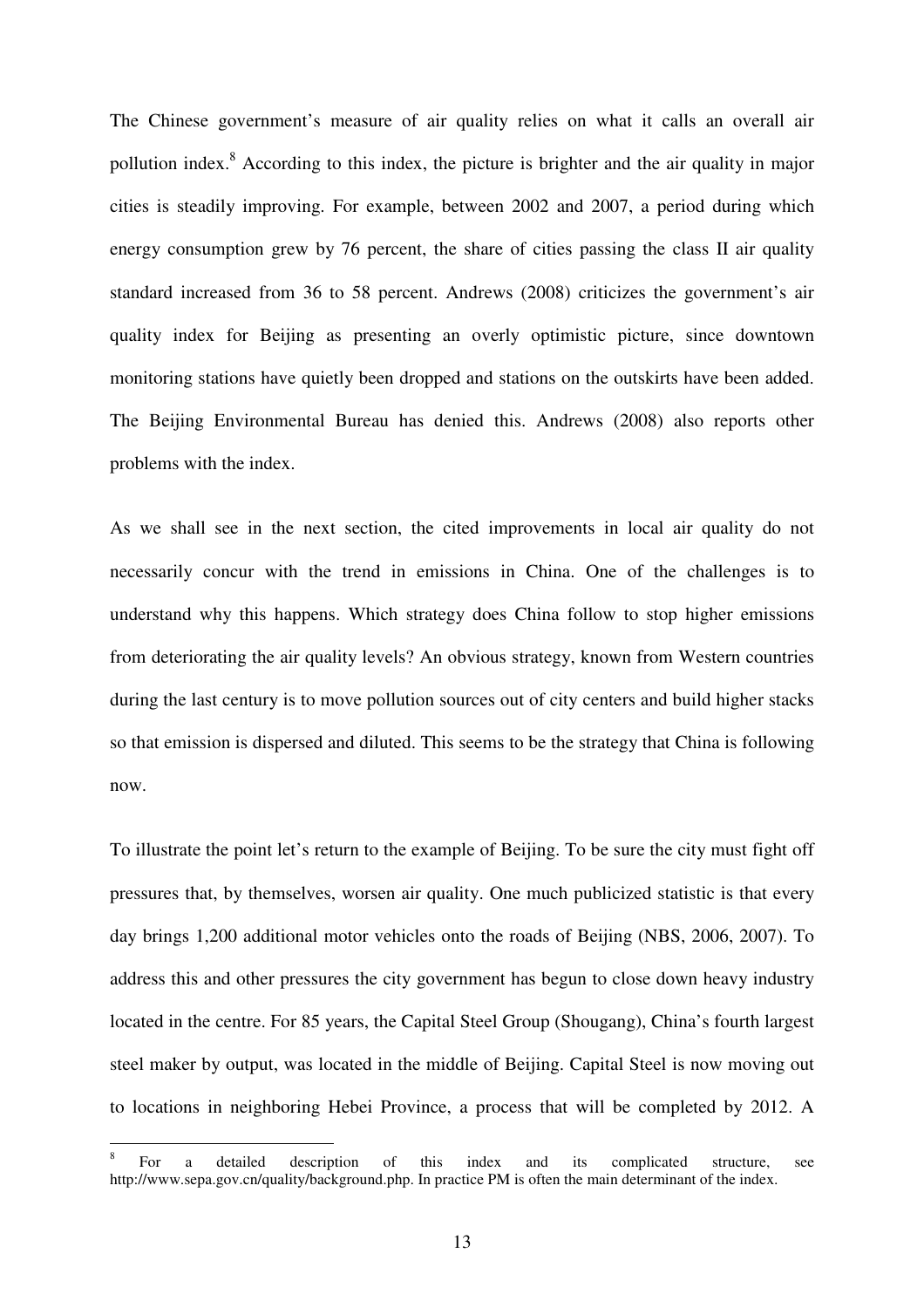coking plant, Beijing Coking and Chemical Works, stopped production in 2006. The city of Beijing is also cleaning up emissions from its five power plants and has adopted Euro IV vehicle emission standards<sup>9</sup>.

Although the 2008 Olympics gave Beijing a special incentive to clean up, city governments across China are acting in a similar fashion. For example, between 1990 and 2005, the percentage of urban households with access to gas has increased from 19 percent to 82 percent. Access to gas has eliminated the direct burning of coal for cooking and heating in millions of urban households. In addition, small low stack boilers are replaced with large efficient high-stack district heating plants. The city initiatives help to reduce emissions from the cities themselves, although some of them simply move emissions out of town, just as emissions moved out of European and U.S. cities several decades ago. If the official air quality index is correct, there has been an overall improvement. However, if one looks at data for ambient concentration over the last ten years urban air quality is on average about constant. But even constant air quality is a significant achievement considering the pressures from increased emissions.

## **Drinking water quality**

Although the condition of surface water in China is extremely poor, it is difficult to determine the extent of damage it does to humans, since families and households have ways to avoid drinking polluted water. Access to tap water has improved significantly among urban Chinese households, from 48 percent in 1990, to 91 percent in 2005 (NBS,  $2007$ ).<sup>10</sup> Official Chinese

 $\frac{9}{9}$  Euro IV is an emission standard for heavy duty vehicles adopted in Europe. CO, HC, NO<sub>x</sub> and PM are the pollutants covered (e.g., Wikipedia, 2009). There are corresponding emission standards for light duty vehicles (Arabic numerals).

 $10$  The definition of urban population here is permanent residents of city districts. 2006 and 2007 data are published, but are not directly comparable since they also include temporary residents. As a result the urban population has swelled and the measured access rate to tap water decreased to 87 percent in 2006. (Similarly for gas, the rate dropped from 82 to 79 percent.)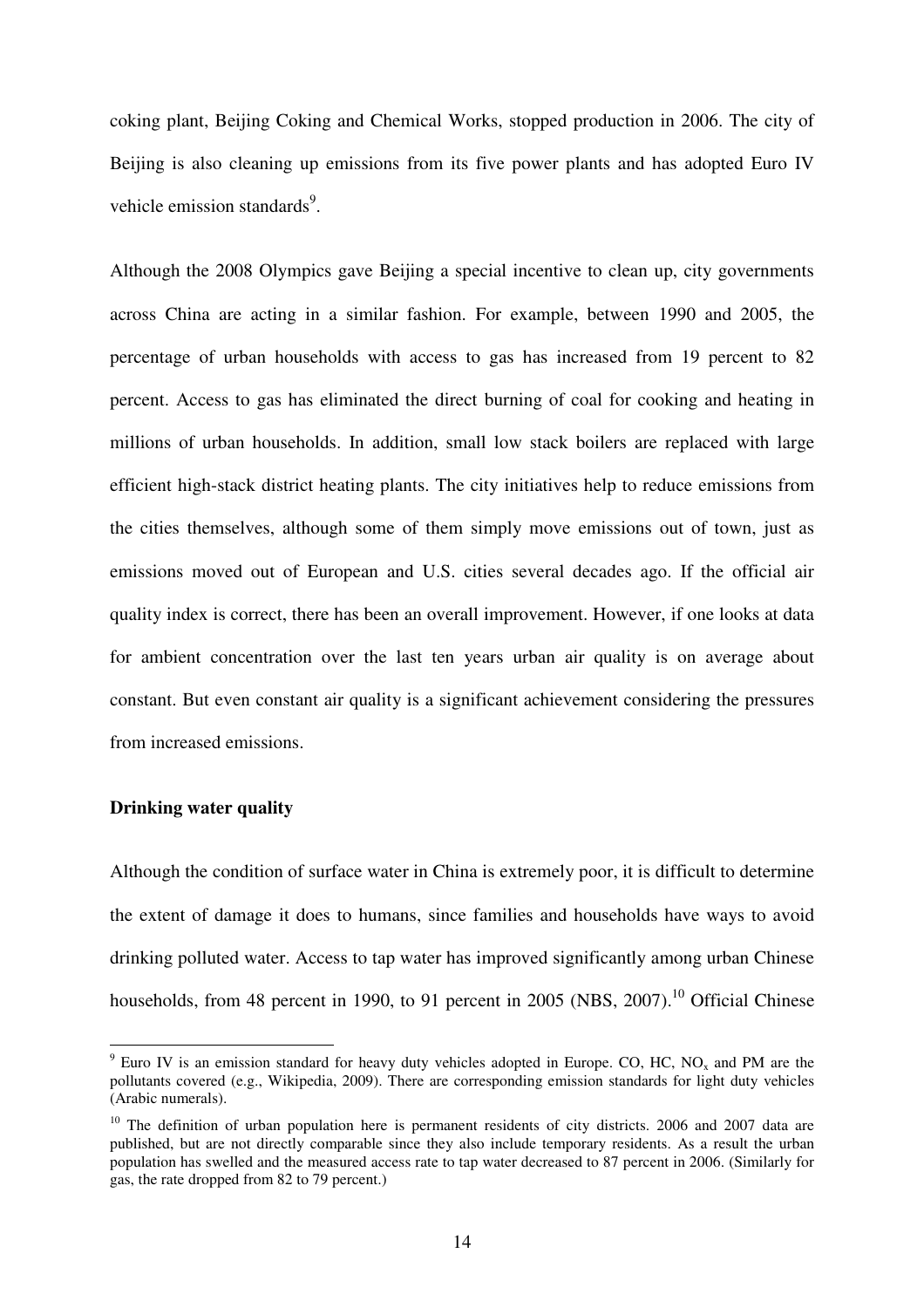data for the rural population, which account for 55 percent of the total, are sparse. According to the *China National Health Survey*, cited in World Bank (2007a), 34 percent of the rural population had piped water in  $2003$ .<sup>11</sup> Comparable figures for earlier years are difficult to obtain, but estimates in WHO-UNICEF (2004) indicate only a modest improvement since 1990.

WHO-UNICEF (2006) estimates that access to improved sanitation among rural households, including flush, biogas facility and deep pit toilets, increased from 7 percent in 1990 to 28 percent in 2004.

Improved sanitation, along with improved hygiene and other interventions, have allowed China to greatly reduce the incidence of some diseases typically associated with water borne fecal contamination. For instance, the incidence rate for dysentery in 2003 was less than one sixth of the rate 20 years earlier, with the greatest decline occurring before 1990 (Ministry of Health, 2004).

# **Trends in regional emissions and discharges**

Although measures can be taken to relocate and disperse emissions, large emissions of  $SO<sub>2</sub>$ , particles, and  $NO<sub>x</sub>$  will contribute to regional problems. Likewise, allowing water bodies to stay polluted entails large costs related to drinking water treatment and measures to avoid exposure for those who can afford it – and health damage for those who cannot. This section discusses recent trends in regional emissions of  $SO_2$ , PM, and  $NO<sub>x</sub>$  and trends in regional water quality.

### **SO2 emissions**

 $\overline{a}$ 

<sup>&</sup>lt;sup>11</sup> The 3rd National Health Service Survey is a household level survey covering about 195,000 households in 95 counties across China.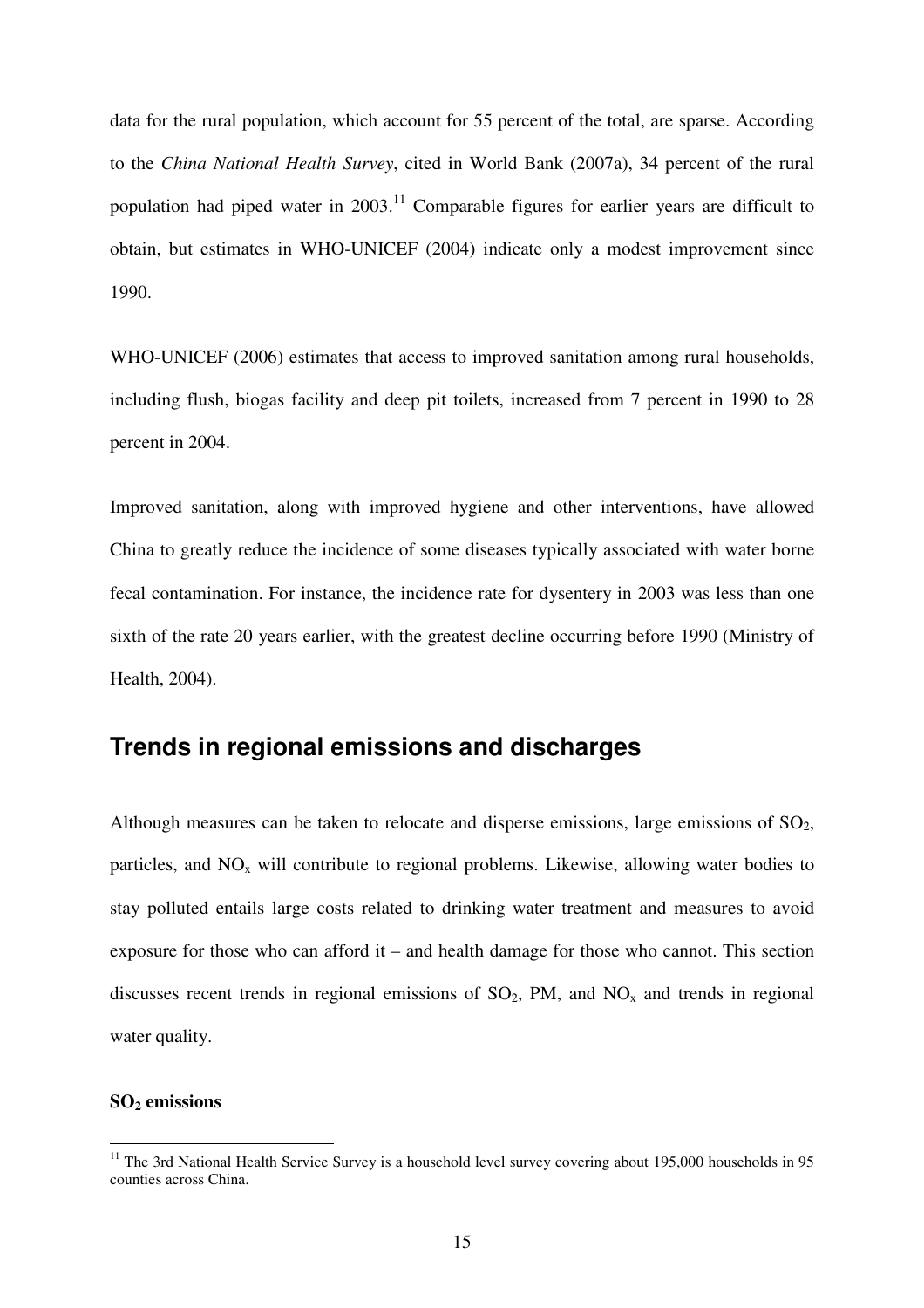China is paying close attention to reducing  $SO_2$ -emissions. The government has designated control zones for  $SO_2$  and acid rain, and developed a battery of policies and regulations to control  $SO_2$  emissions (see e.g., Cao, Garbaccio, and Ho (2009), in this symposium). The policies range from economic incentives such as a nationwide  $SO_2$  emission levy to requirements for  $SO_2$ -abatement technology in power plants of a particular age and size. The macro-level goal is to reduce  $SO_2$ -emissions to 22.5 million tons by the end of 2010. So far China has struggled to achieve this goal. However, according to MEP (2008),  $SO_2$  emissions were reduced from 25.9 million tons in 2006 to 24.7 million tons in 2007.



**Figure 2 Emissions of SO2, CO2, NOx, and PM relative to 1990** 

Sources: CO<sub>2</sub> data see Figure 4. SO<sub>2</sub> data 1990-94 from Larssen et al. (2006)), 1995-2007 from SOE (various years).  $NO<sub>x</sub>$  and PM data are from Ohara et al. (2007).

Notes: PM refers to carbonaceous particles (the sum of black carbon and organic carbon)) and does not include open biomass burning.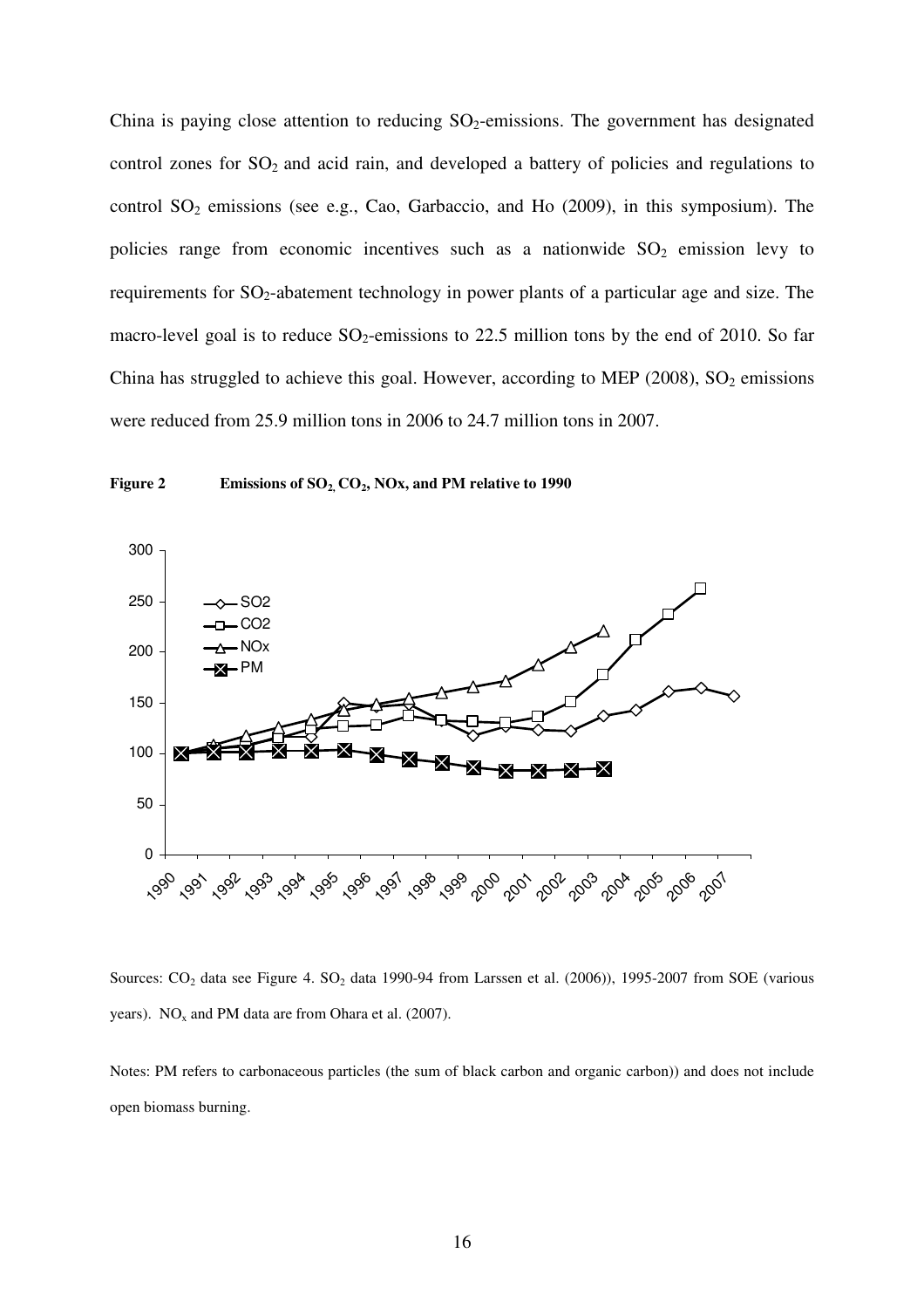As Figure 2 reveals, the increase in  $SO_2$  emissions is lower than the increase in  $CO_2$ emissions over the (fairly) long run. This in practice implies that the macro emission factor (SO2/fossile energy) is falling. Our data suggests that on average the emission factor has been falling 2 percent annually from 1990, and it is evident that it has fallen more in recent years.<sup>12</sup>

Using provincial data for the period 1993-2002, Shen (2006) finds that the factors determining  $SO_2$  emissions include the share of manufacturing industry in the economy, abatement expenses, population density, and a strong positive time trend. Per capita GDP is negatively correlated with  $SO_2$  when it is below 5,300 (1993) RMByuan (about 640 (1993) USD), but is positively correlated at per capita GDP levels above 5,300 (1993) RMByuan. In other words, Shen (2006) finds a U-shaped association with GDP per capita rather than the bell-shaped (inverted-U) association demonstrated in several settings (see, e.g., Grossman and Krueger, 1995) and denoted the 'Environmental Kuznets Curve'. Since GDP per capita is increasing over time, this result does not bode well for China's  $SO_2$  emissions unless more emphasis is placed on abatement. However, as noted previously, the data from the period 1993-2002 are uncertain.

### Household sector emissions

 $\overline{a}$ 

Some additional insights about trends in  $SO_2$  emissions can be gathered by examining the data from NBS for various years. They show that  $SO<sub>2</sub>$  emissions are growing more slowly than  $CO<sub>2</sub>$  emissions because of lower  $SO<sub>2</sub>$  emissions from what are referred to as "households and other sources." Published household emissions were 5.0 million tons in 1997, but had declined to 3.6 million tons by 2006. Just like we were describing for Beijing previously it

<sup>&</sup>lt;sup>12</sup> We must remind readers about the uncertain quality of Chinese energy and environmental data overall, including  $SO_2$  data. For example, MEP and NBS (the statistics bureau) have published conflicting  $SO_2$  emissions data for the 1990s. NBS (2004) includes revised  $SO_2$ -emission data from 1999 onwards. Thus, the data for  $SO_2$ emissions since 1999 are probably of better quality than earlier data. The spike in emissions in 1995 is probably due to the inclusion, from that year, of emissions from town and village enterprises (Fridley and Aden, 2007).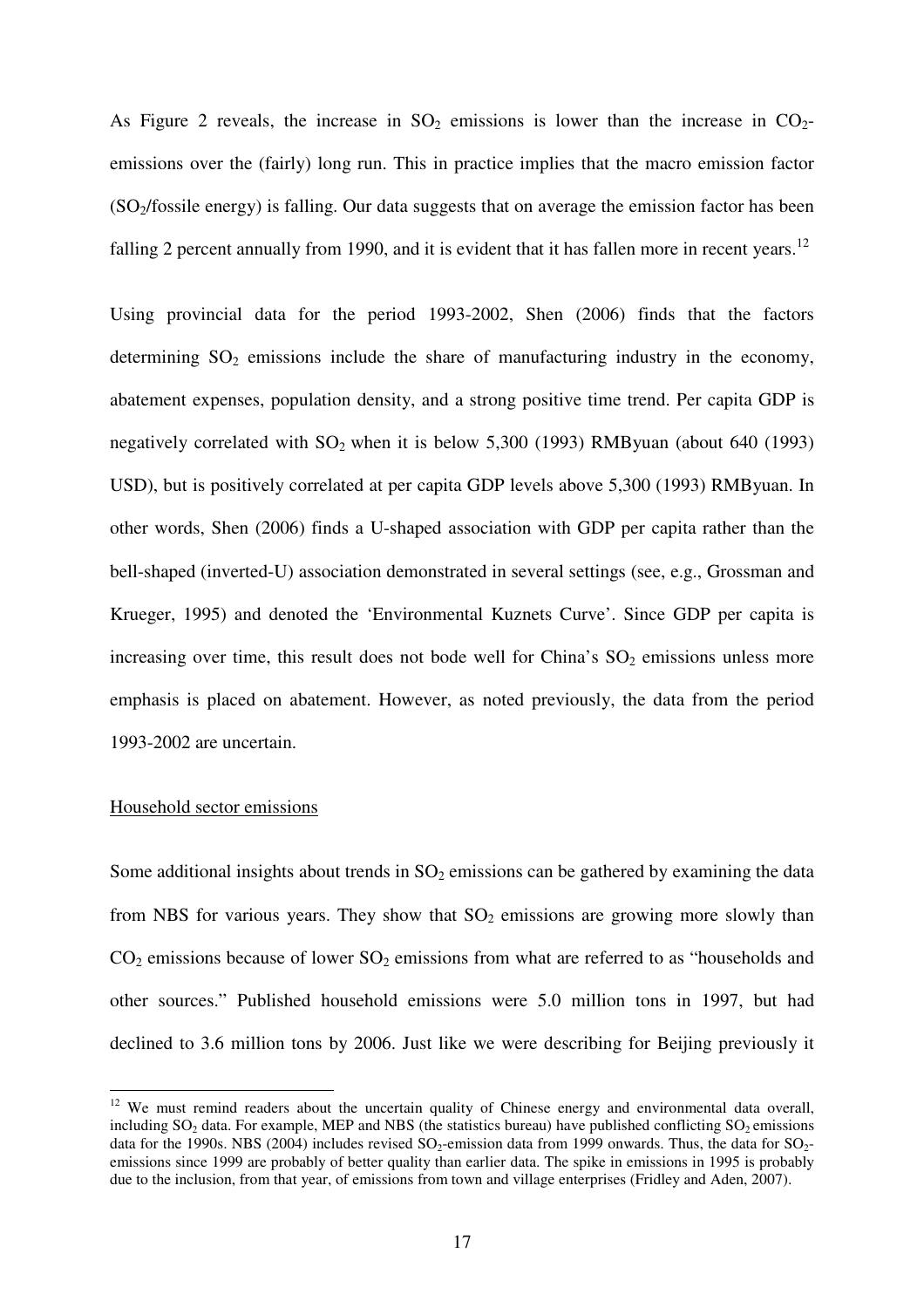seems clear that China is making progress in reducing household emissions in most urban areas. This is because liquefied petroleum gas (LPG), as well as natural gas and town gas made from coking coal, is replacing individual coal consumption. In addition, district heating is being modernised, which is reducing energy consumption and  $SO<sub>2</sub>$  emissions (Mestl et al. 2005). While households' consumption of coal in urban areas is falling, the trend in rural areas is not clear (Streets and Aunan, 2005). However, the main challenge for reducing  $SO<sub>2</sub>$ emissions now lies with the industry and power sector, whose emissions continue to increase.

## Industry and power sector emissions

 $\overline{a}$ 

One example of the challenge associated with reducing  $SO_2$  emissions from industry and power plants in China is the case of flue gas desulfurisation (FGD). FGD is a simple end-ofpipe intervention that reduces  $SO_2$  emissions from power plants by 90-95 percent if correctly installed and operated. In other words, if implemented throughout China, FGD would basically solve the problem of  $SO_2$  emissions from power plants and some industry. The typical cost of a Chinese-designed FGD unit for a power plant is 300-500 RMByuan per kW (\$40-\$65 per kW) (see e.g., Zhang 2005). This is lower than the cost of Western designs and would add about five to ten percent to power plant costs. FGD also requires lime and other substances for operation, and it lowers energy output by one to two percent.

Despite the obvious benefits of FGD, China has struggled to install FGD units in its power plants. Although the government tripled the  $SO_2$  emission levy from 0.2 RMByuan/kg to 0.63 RMByuan/kg in the tenth five year plan  $(2001-2005)$ , it had only limited success.<sup>13</sup> FGD penetration increased from two percent in 2000 to 14 percent by the end of 2005 (NDRC, 2006a). The  $11<sup>th</sup>$  five year plan (2006-2011) includes additional policies. These comprise

<sup>&</sup>lt;sup>13</sup> The Chinese experience with pollution levies is reviewed in Jiang and McKibbin (2002) and Wang and Wheeler (2005). They find that levies have had an effect on emissions and water discharges despite criticism that levies have been too low.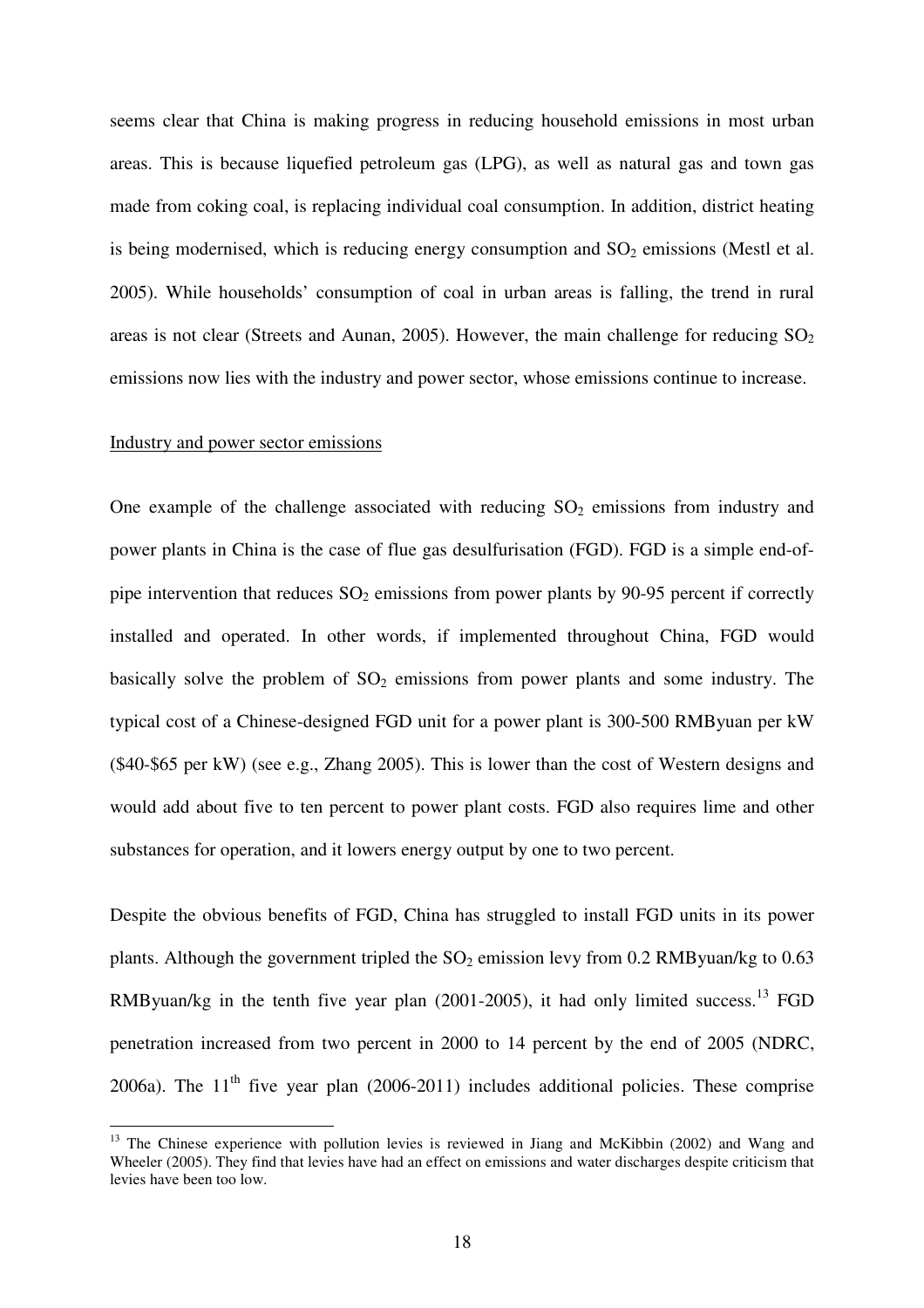stricter emission standards that can barely be met without FGDs, and a subsidy of 0.015 RMByuan/kWh to power plants with FGD (NDRC, 2006b). These recent policies seem to have worked, as more than half of China's power plants are now reported to have FGD in place (MEP, 2008).

In order to effectively control  $SO_2$  emissions, FGD units that have been installed must also be operated. Unfortunately, the most recent information indicates that almost half of the FGD facilities are lying idle (NDRC, 2006a). Why are these facilities not in use? One factor is the cost of operation, which is reportedly higher than the pollution levy.<sup>14</sup> A second factor is that Chinese power producers are currently under pressure to cut costs. They cut costs because although the price of coal in China has increased significantly in recent years, the price of power is regulated and has not been allowed to increase as much. The pressure to cut costs gives power producers an incentive to bypass operation of the FGD. Moreover, they still get to keep the 0.015 RMByuan subsidy. The pressure to cut costs also encourages power producers to purchase cheap, low quality coal that is high in sulfur content, which of course only adds to the  $SO_2$  emission problem.

The case of FGD illustrates some of the challenges of controlling  $SO_2$  emissions in China. Ambitious policy targets will remain unfulfilled unless economic incentives are provided or there is stricter monitoring and enforcement of policies. Since FGDs and other abatement devices are not profitable investments for power plants, until now they have not been emphasised in practice. On the other hand, a domestic industry has finally emerged that supplies FGDs at prices below international competitors and economic incentives are stronger than before. Thus the present problem of not operating FGD equipment that has been installed is in our view likely to be temporary.

 $\overline{a}$ 

 $14$  Zhang (2005) estimates the operation and maintenance cost of FGD facilities at 0.75 RMByuan/kg, compared to the levy of 0.63 RMByuan/kg.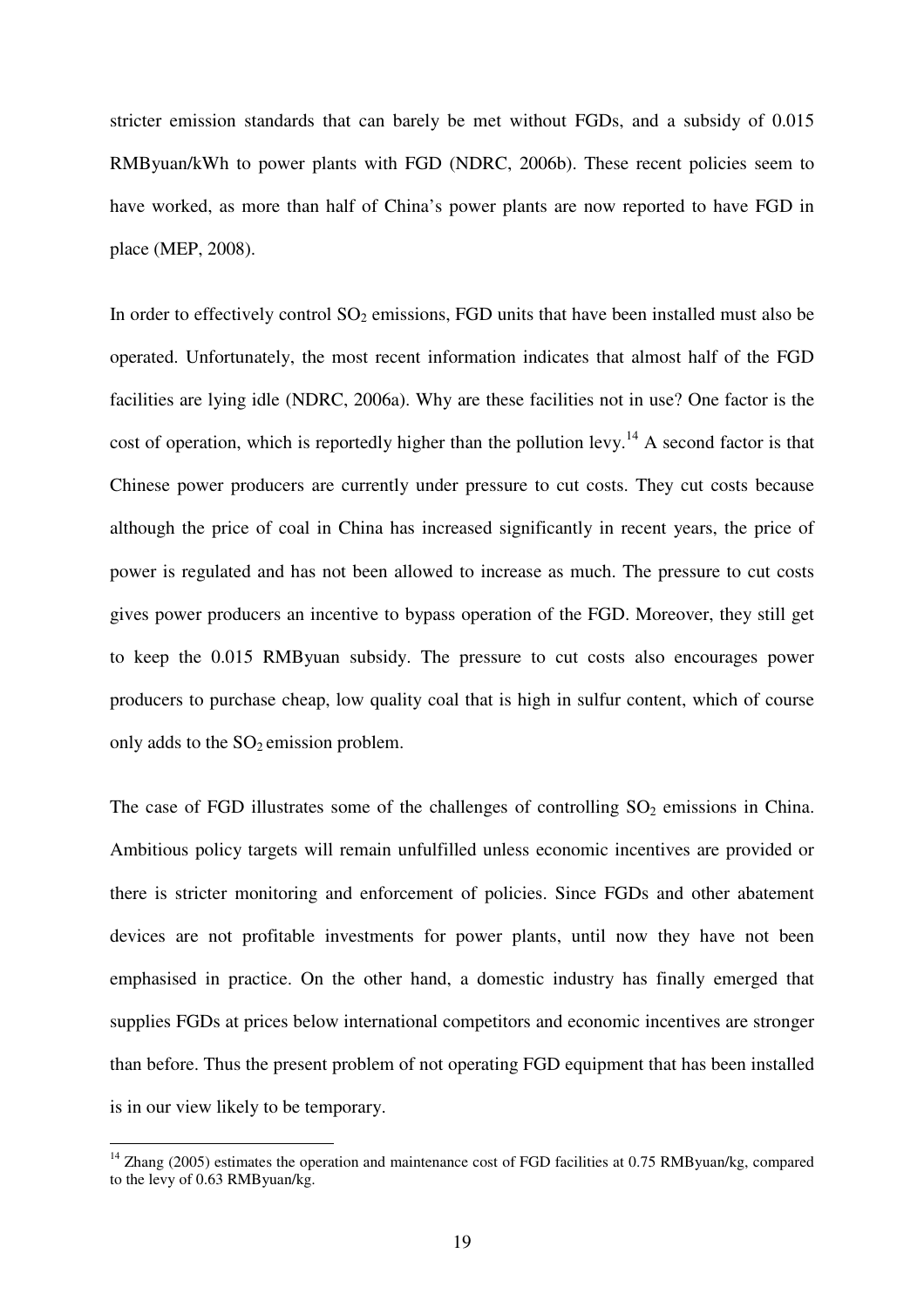### **PM and NOx emissions**

Time series data for total PM emissions in China are scarce and not reported by MEP. However, Ohara et al. (2007) report that Chinese emissions of PM in the form of carbonaceous aerosols were reduced by about 15 percent in the period 1990-2003, from 4.5 Mt to 3.8 Mt per year (see Figure 2).<sup>15</sup> One reason for the decline in PM is decreased consumption of coal by households, which, as noted above, also lowers  $SO_2$  emissions and air pollution concentrations. Another reason is the gradual installation of electrostatic precipitators (ESPs), and fabric filters to a lesser extent, in power plants and major industrial facilities. The ESP has an abatement efficiency of 97-99.5 percent, a drastic improvement over previous technologies.

Concerning  $NO<sub>x</sub>$  emissions, Richter et al. (2005) found that  $NO<sub>2</sub>$  concentrations increased by about 45 percent over Central China from 1996 to 2002. Ohara et al. (2007) estimated that  $NO<sub>x</sub>$  emissions increased by 28 percent during the same period (see Figure 2) and that from 1980 to 2003  $NO<sub>x</sub>$  emissions increased by a factor of 3.8. Their estimate for 2003 is 14.5 million tons  $NO_x$ . Zhang et al. (2007) estimated that  $NO_x$  emissions rose from 10.9 million tons in 1995 to 18.6 million tons in 2004. If China follows the same policy path as Western countries, more focus on nitrogen oxide compounds can be expected in the future.

### **Water quality of rivers**

 $\overline{a}$ 

The water quality of China's rivers represents a regional environmental problem because rivers may run through several provinces. This means that the development and implementation of policies to improve water quality requires inter-provincial cooperation,

<sup>&</sup>lt;sup>15</sup> Carbonaceous aerosols, the sum of black carbon (BC) and organic carbon (OC), are a sub fraction of  $PM_{2.5}$ . Again, there are large uncertainties in the data. For instance, the estimates provided by IIASA (2008) for emissions of BC and OC in 2000 are approximately twice as high as the estimates in Ohara et al. (2007).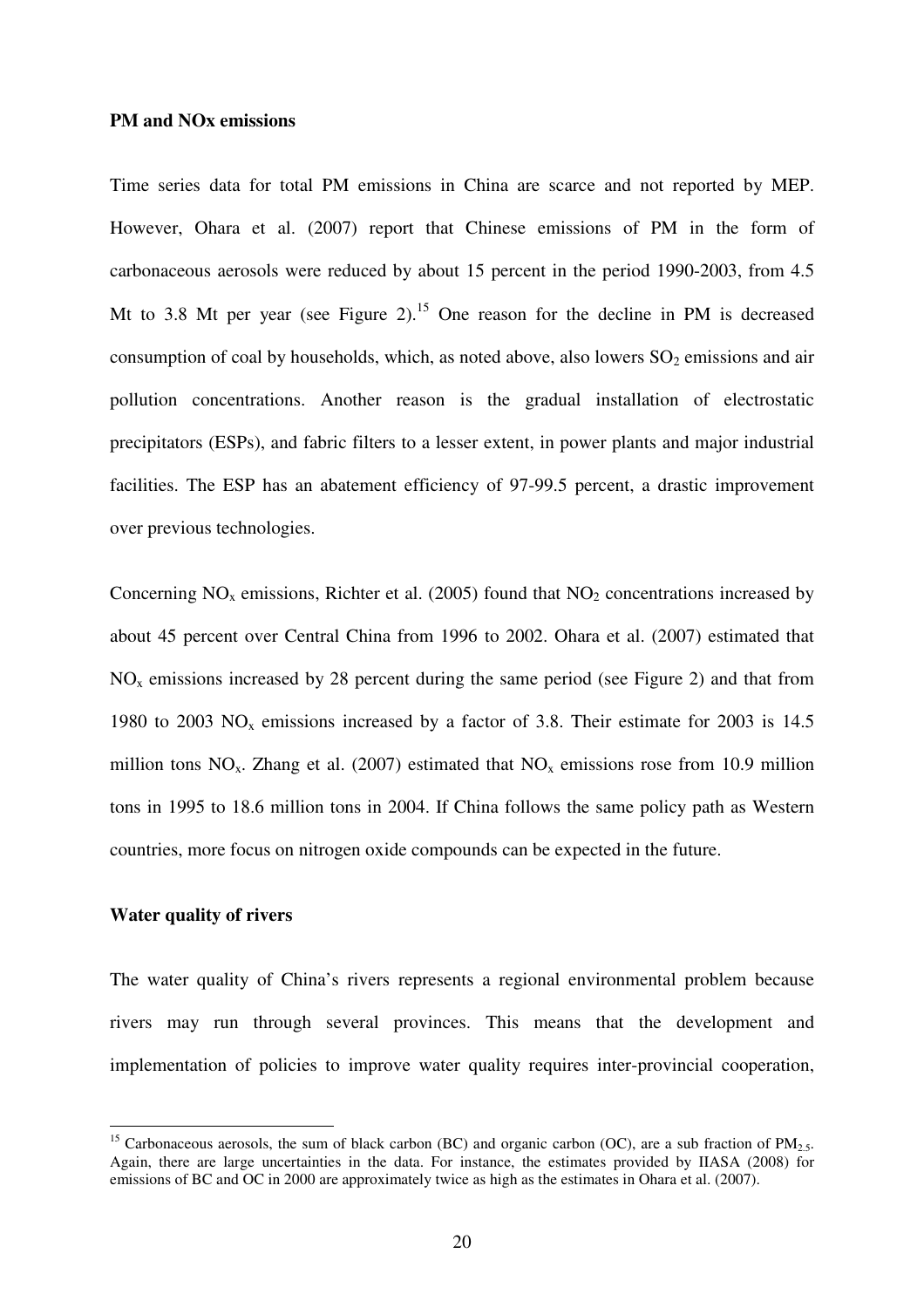which is part of the reason why the environmental quality of China's rivers has been extremely low.

Yet China has made some progress in this area. According to data from China's Ministry of Environmental Protection (MEP) (SOE, 2002-2007), the share of surface water in China's seven major river basins that is at or better than Grade III – which means it can be used as a drinking water source – is slowly increasing and has now surpassed 40 percent. A few years ago this share was only 30 percent. One explanation for the improvement is that more industrial waste water is being treated and is meeting discharge standards (see Figure 3). The share that is treated and meeting standards has reached 90 percent. Urban sewage treatment is also increasing steadily and reached 46 percent in 2004 (WB, 2007a). However, due to rapid urbanisation, untreated discharges from urban households were still increasing in the period 2001-2005 (MEP, 2006).

Most of the improvement in water quality has occurred in the southern river basins, which had the best quality to begin with (World Bank, 2007a). It has also been claimed that MEP now monitors more upstream locations than before, including more natural reserves and naturally clean sections (Roumasset, Wang and Burnett, 2008). This of course would also result in improvements in measured water quality.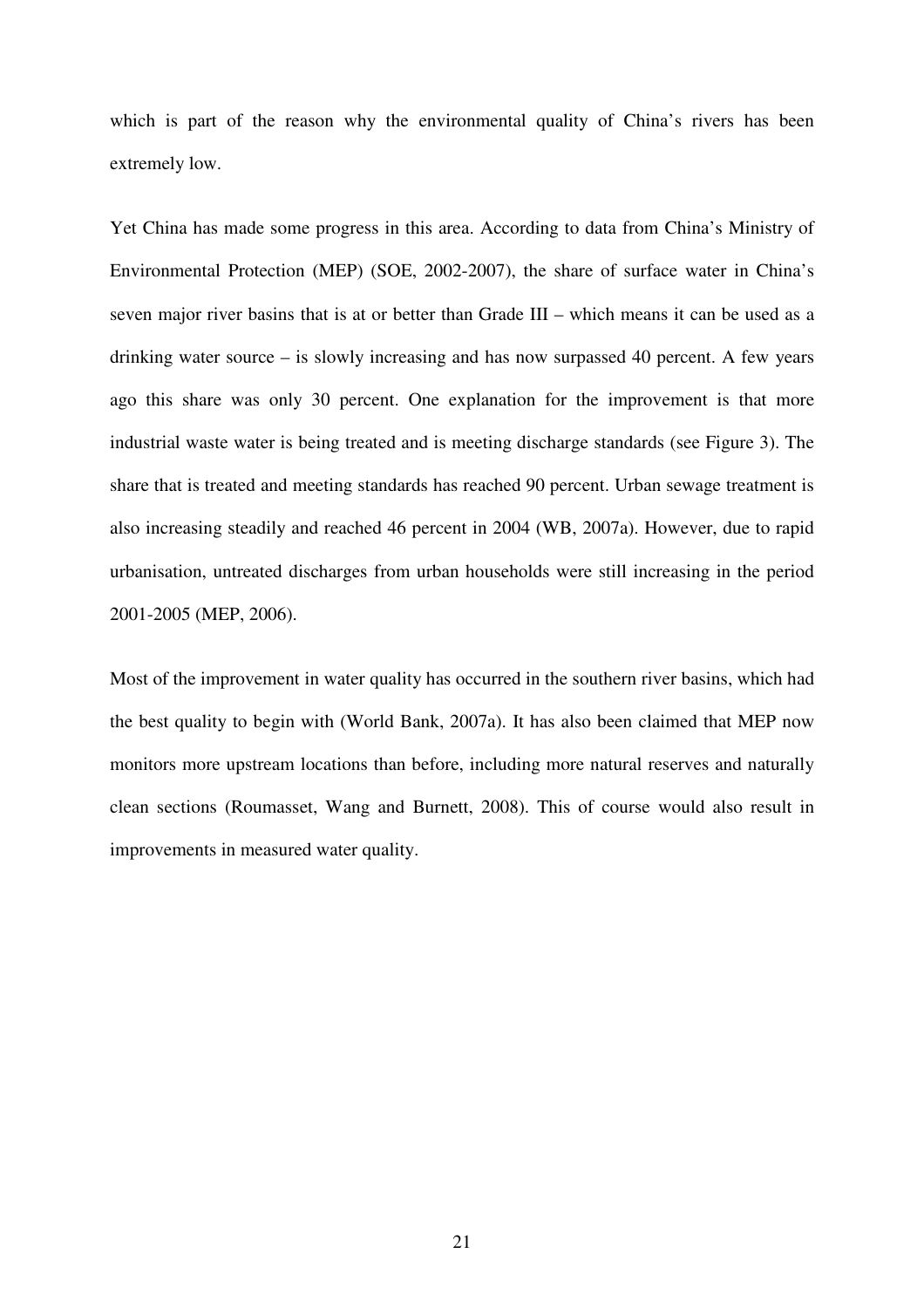



Source: NBS

Industrial wastewater is probably the biggest success story among China's major discharge and emission categories. Industrial chemical oxygen demand (COD) discharge fell 18 percent during the tenth five year plan 2001-2005. According to MEP (2008), COD discharge across China was about 3 percent lower in 2007 than in 2006. Industrial ammonia nitrogen emissions fell 25 percent during the tenth five year plan.

Nonpoint sources, i.e. small and diffuse sources, are difficult to monitor and control. Agricultural runoff is the single largest contributor, with increasing values of inorganic N (nitrate + nitrite) reported in large parts of the country. The sources are probably mainly fertilizers and animal waste (UNEP/GEMS, 2006). The East China Sea is becoming more affected by inorganic N from agriculture in the sea's catchment area. This has resulted in increased frequency of algal blooms (UNEP/GIWA 2006). On the positive side, concentrations of some pesticides (e.g. technical hexachlorocyclohexane) decreased to very low levels in the early 1990s (UNEP/GEMS, 2007).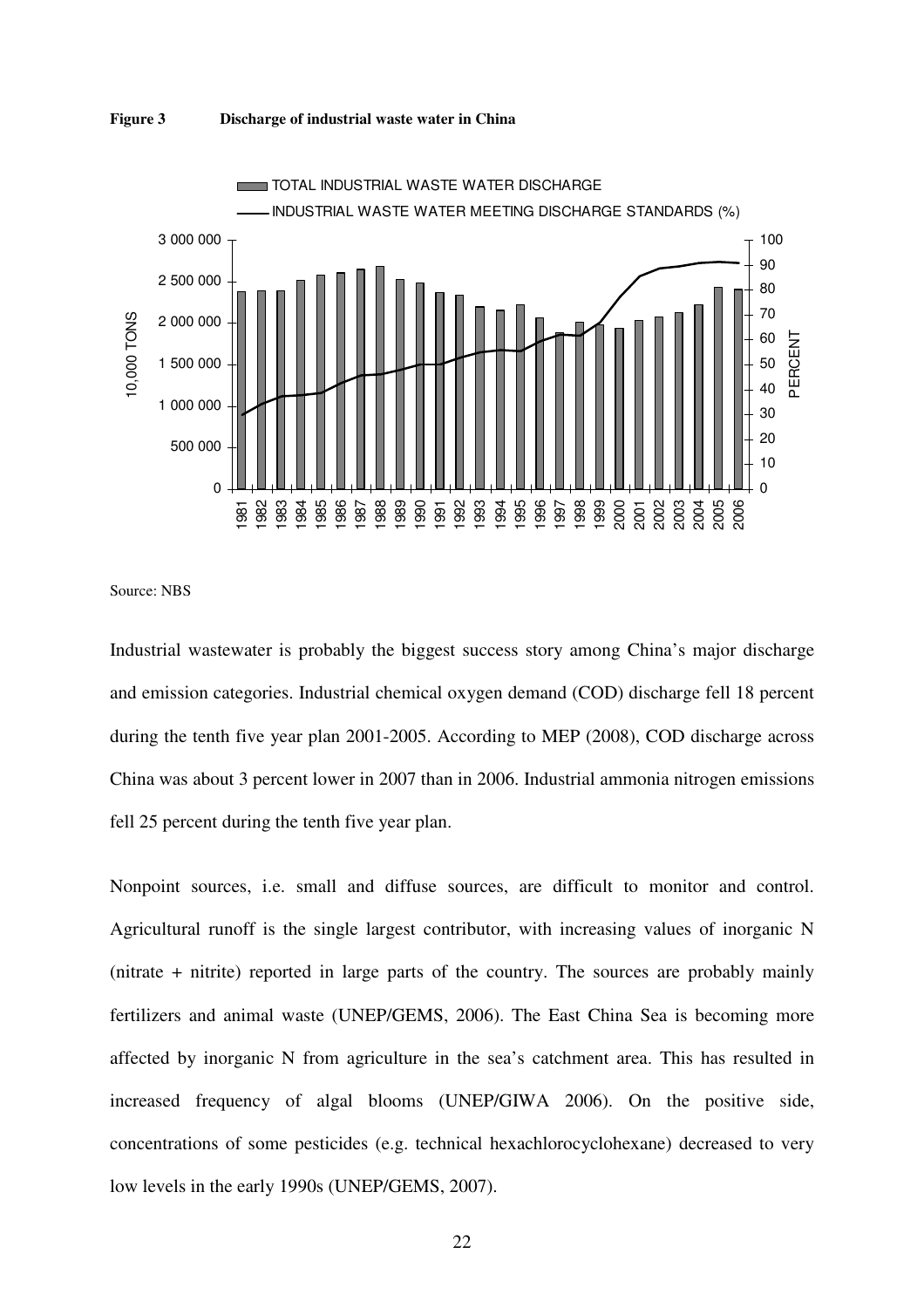At least two recent papers have attempted a systematic panel data econometric review of China's water discharges. Both Shen (2006) and De Groot, Withagen and Zhou (2004) have found that China is making progress in controlling wastewater pollution over time and as GDP grows. However, the data do not include the most recent years and their models explain only a small share of the variation in the data.

# **Trends in CO2 emissions**

As indicated in the introduction, China is likely the world's biggest source of  $CO<sub>2</sub>$  emissions and #72 in terms of  $CO_2$  per capita. The trend in fuel-based  $CO_2$ -emissions in China is shown in Figure 2 and an accelerating path is apparent. Such a time trend is not very informative by itself, particularly since GDP also is accelerating. In Figure 4 we plot  $CO<sub>2</sub>$ -emissions relative to GDP per capita and observe a macro relationship that roughly is linear. A concave tendency from about 4,000 to 9,000 RMByuan has later been replaced by a convex tendency from 9,000 to 12,000 RMByuan. Most recently from 12,000 RMByuan there might be a second concave phase, but the overall impression is that of linearity.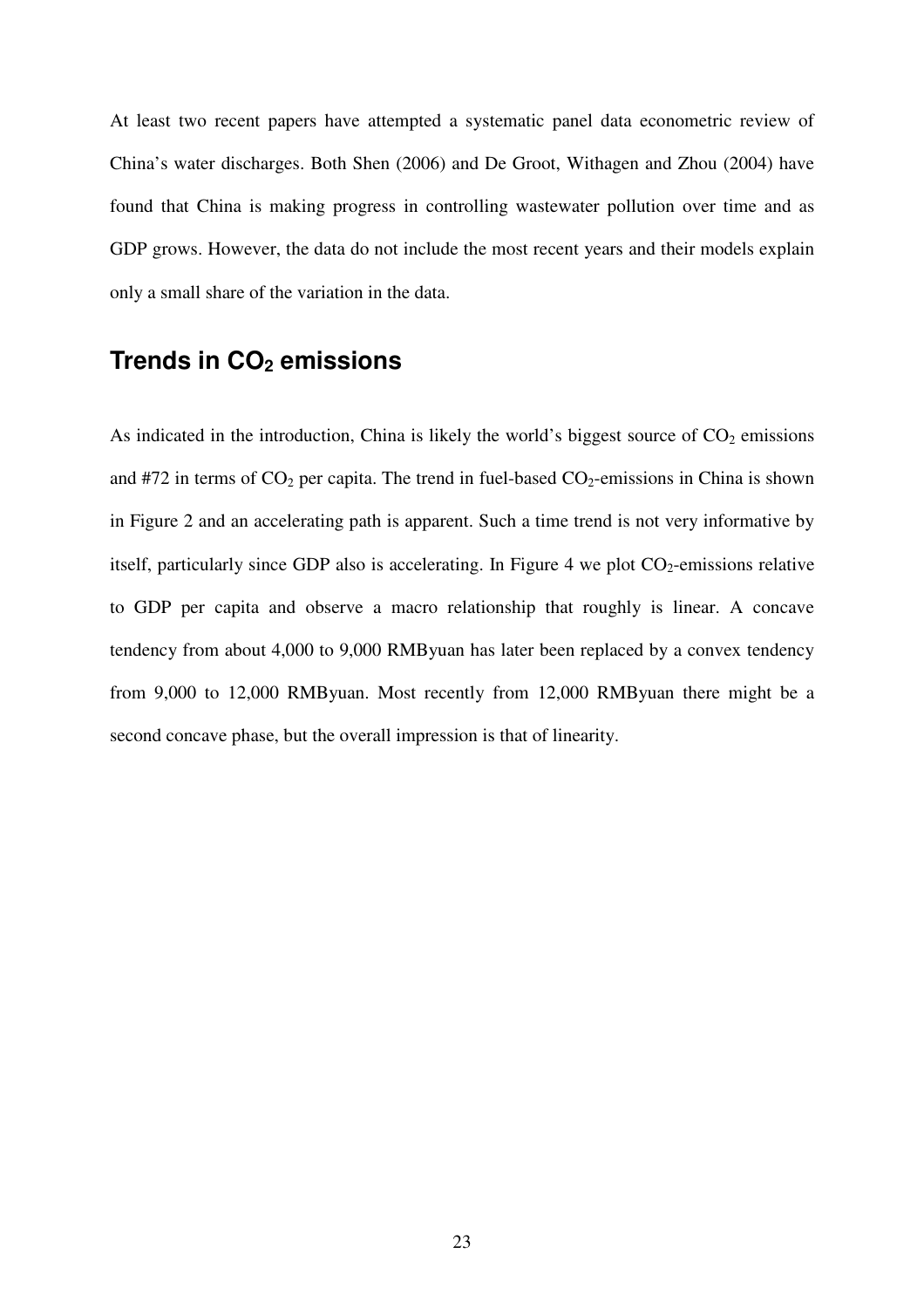

Sources: GDP data are from NBS (2007).  $CO<sub>2</sub>$  data are from the US Department of Energy (EIA, 2008) with 2006 as the final data point There are several sources providing  $CO<sub>2</sub>$ -estimates for China.. IEA (2008) provides data via a Reference and Sectoral Approach that also have 2006 as the final data point. WRI (2008) and Marland, Boden and Andres (2008) provide alternative estimates, which at the time of writing stop in 2005. All estimates claim to be based on fossile fuel consumption. They are close, but not identical, with IEA Approaches being about six percent lower than the others. The Netherlands Environmental Assessment Agency (2008) also provides an estimate. Their estimate equals that of WRI up to and including 2005, while their 2006 estimate is four percent higher than the EIA estimate that we use here. The Netherlands Environmental Assessment Agency is the only institution to provide a 2007 estimate, eight percent higher than their 2006 estimate.

A linear macro relationship between GDP/capita and  $CO<sub>2</sub>$ -emissions implies that to produce an additional RMByuan of income/capita the economy demands a constant increase in  $CO<sub>2</sub>$ emissions. This a quite strong prediction since both energy efficiency improvements during growth, and structural adjustment towards light industry and services during growth, would have produced a concave curve whereby each new RMByuan of income is associated with slightly lower  $CO<sub>2</sub>$  emissions than the preceding one. In other words, a concave shape is what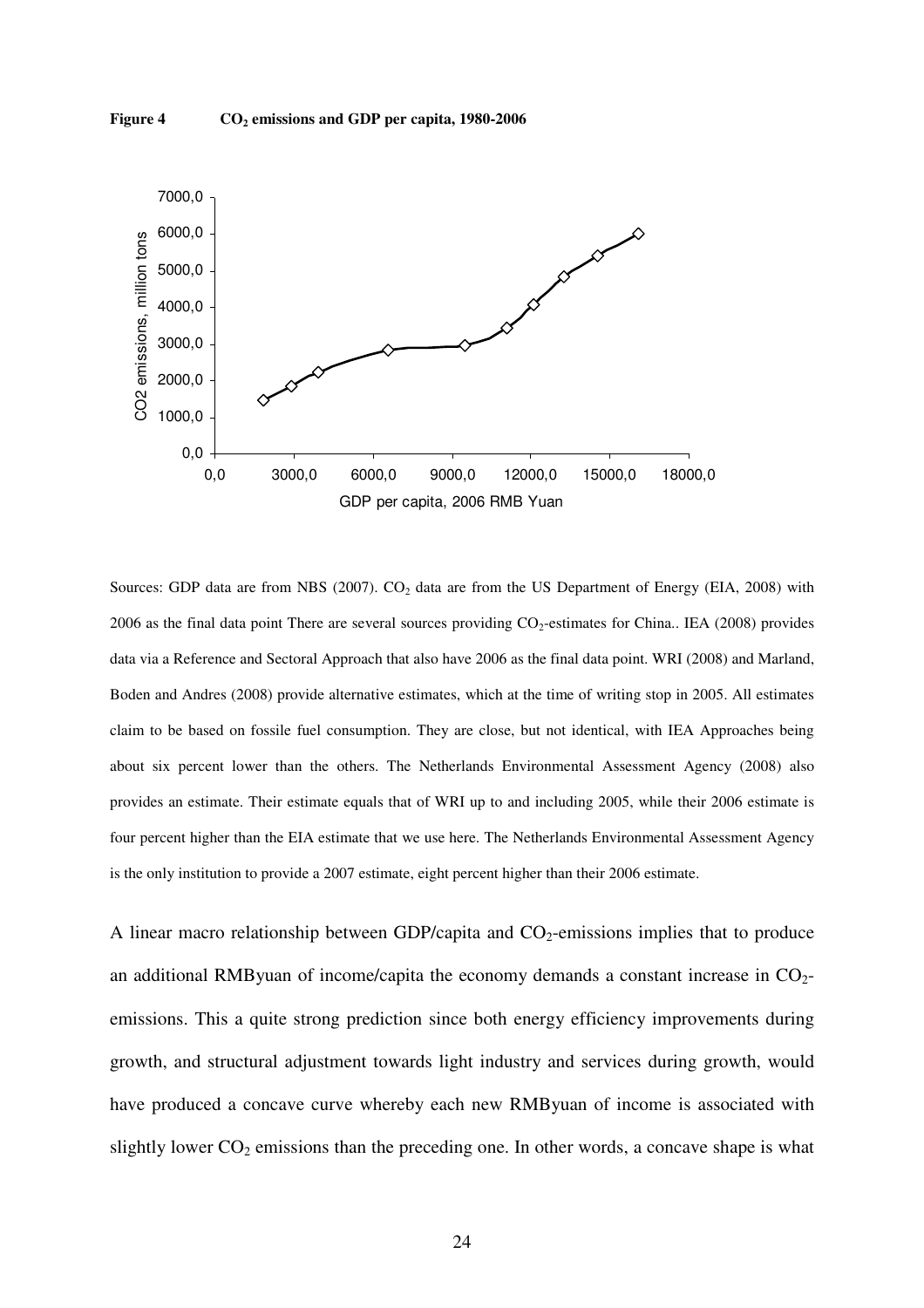one normally would expect. In China the concave shape seems to have been reversed. For instance, energy consumption increased 60 percent in just four years, 2002 to 2006 (NBS, 2007). During the same period economic growth was also high (50 percent), but lower than energy consumption. It is this reversal of earlier trends that has lead to surprisingly high growth in  $CO<sub>2</sub>$  since the turn of the century. The question is why?

First we should confirm that the crude impression in Figure 4 holds up to scientific scrutiny. Fortunately, it does. Auffhammer and Carson (2008) use provincial data from 1985-2004 plus an estimate of the mass of  $CO<sub>2</sub>$  emissions from the volume of waste gas emissions to produce a forecasting model for Chinese  $CO<sub>2</sub>$  emissions. Their preferred models, which depend on income and provincial lagged emissions, indicate that future Chinese  $CO<sub>2</sub>$ -emission will be considerably higher than anticipated at the turn of the century. At that time GDP per capita stood at 9500 (2006) RMByuan. In terms of Figure 4 one was at the end of the concave phase of the relationship. The higher emissions forecasted now probably has a counterpart in the subsequent convex phase of the macro relationship, but Auffhammer and Carson are of course picking it up in a much more careful way. The authors reject the Environmental Kuznets Curve specification, an extreme form of a concave relationship.

In another careful contribution Peters et al. (2007) use industry fuel and process data from 1992-2002 in combination with IPCC default emission factors to construct a 95 industry  $CO<sub>2</sub>$ emission inventory for the period. Using detailed input-output decomposition they ask which final demand categories are driving the growth in China's  $CO<sub>2</sub>$ -emissions. Their answer is that emissions are primarily driven by capital investment and by the growth in urban consumption. Both these demand categories have been booming in recent years, consistent with a convex portion of Figure 4. Another finding is that energy efficiency improvements took away about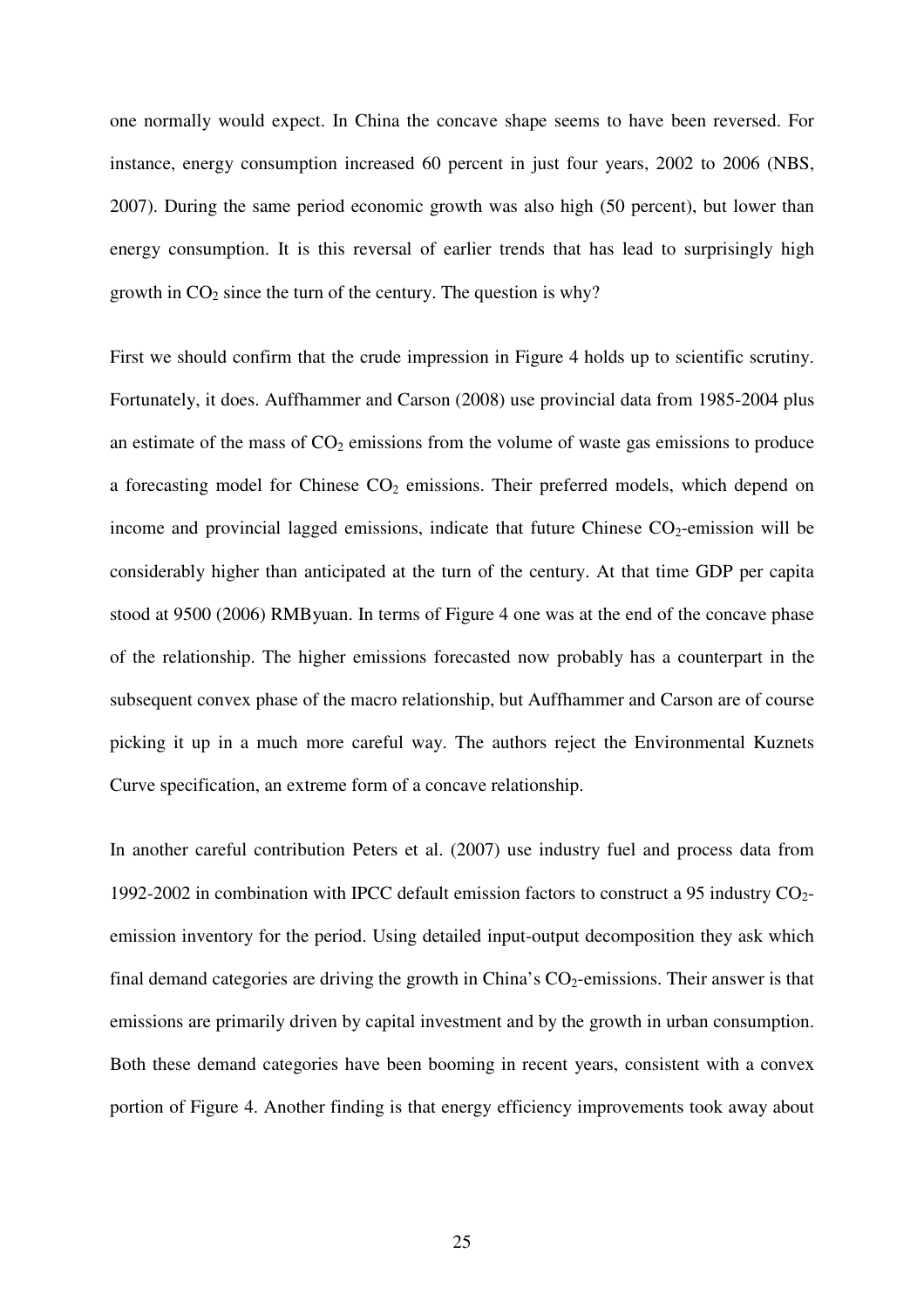half of the  $CO<sub>2</sub>$  increase that would have followed from a pure scaling up of the 1992 economy to 2002. This finding is relevant to explain the concave part of Figure 4.

Let us go back to the question of whether structural change or a complete halt in energy efficiency improvements is to blame for the increase in China's  $CO<sub>2</sub>$  emissions, Lin et al. (2008) are among the many who suggest that its main cause is that energy efficiency in individual industries cannot offset the effect of structural change on  $CO<sub>2</sub>$  emissions, particularly the rapid increase in production of energy intensive products such as iron, steel, and cement. For instance, production of cement increased by 70 percent in the four years from 2002 to 2006, and production of rolled steel increased by almost 140 percent. Overall, in the period 2001-2006, the industrial share of GDP grew by 3.8 percent, while primary and tertiary industries both declined (NBS, 2007). There are signs, however, that this shift towards energy intensive products is losing momentum. For example, while the annual growth in coal use was on average 16 percent in the period 2001-2006, the growth slowed down in 2007, to about 8 percent (BP, 2008). In late 2008 the downturn of the global economy hit China, with major producers announcing 20 percent cuts in steel production (China Daily, 2008).

Accepting that structural change is to blame, the next question is why there has been such a negative (for the environment) structural change? We believe the answer here lies in the desire to achieve economic growth. Economic growth in China has always been driven by investment, a trend that has become even stronger in recent years. This investment is financed by the country's huge savings, which to a large extent result from industries' habit of reinvesting profits (e.g., He and Kuijs, 2007). Reinvesting profits has historically been encouraged by government officials rewarded according to the extent of local economic growth (Li and Zhou, 2005). Governments and households have played a role in investment and stimulating growth too, with governments favoring infrastructure investments and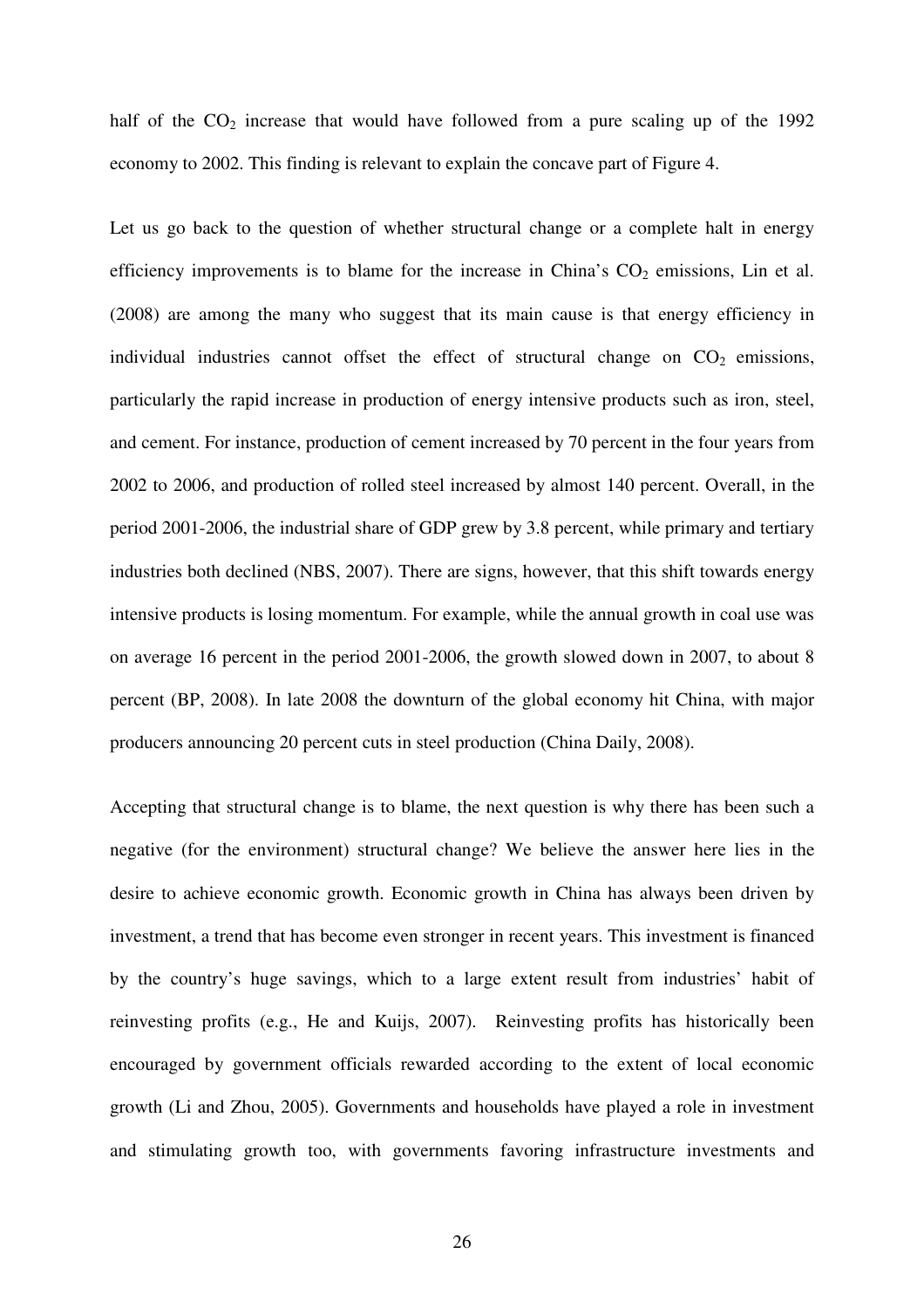households investing heavily in housing following the liberalization of the housing market in the late 1990s.

In summary, an important driver for higher  $CO<sub>2</sub>$  emissions is the desire for economic growth, which combines with other drivers such as housing demand to form a high rate of savings and investment. High investment consequently means high construction activity and high growth in heavy industries. These industries are the heavy energy consumers and polluters.

An additional reason for the excessive growth in energy consumption may simply be that energy consumption and production were underreported in the five years prior to 2002. IEA (2007b) discusses the quality of Chinese energy statistics and points out the huge imbalances between production data and consumption and trade data, especially historically. Akimoto et al. (2006) note that coal consumption in 2000, measured as the sum of provincial figures and reported by China's national statistical yearbook, was 50 percent higher than the national total reported by the same yearbook. The national figure has since been revised. Another reason for the growth in energy consumption is that the expansion of the energy system had not kept up with economic growth in previous years, which led to power shortages around 2003. Thus the energy system needed to grow to eliminate these shortages.

One glimmer of hope from an environmental perspective is that the Chinese economy can hardly become more resource intensive than it is now. Compared to other countries at a similar level of development, China relies on manufacturing industry to an unusually great extent. For example, the industrial share of GDP in China is almost twice the share in India, a much poorer country, and the share devoted to service industries is lower in China than in India (Felipe et al. (2008)). World Bank and Chinese researchers point to the need to "rebalance" the economy (He and Kuijs, 2007). In fact, China's leadership has changed the incentives for provincial leaders and leaders of key enterprises from encouraging pure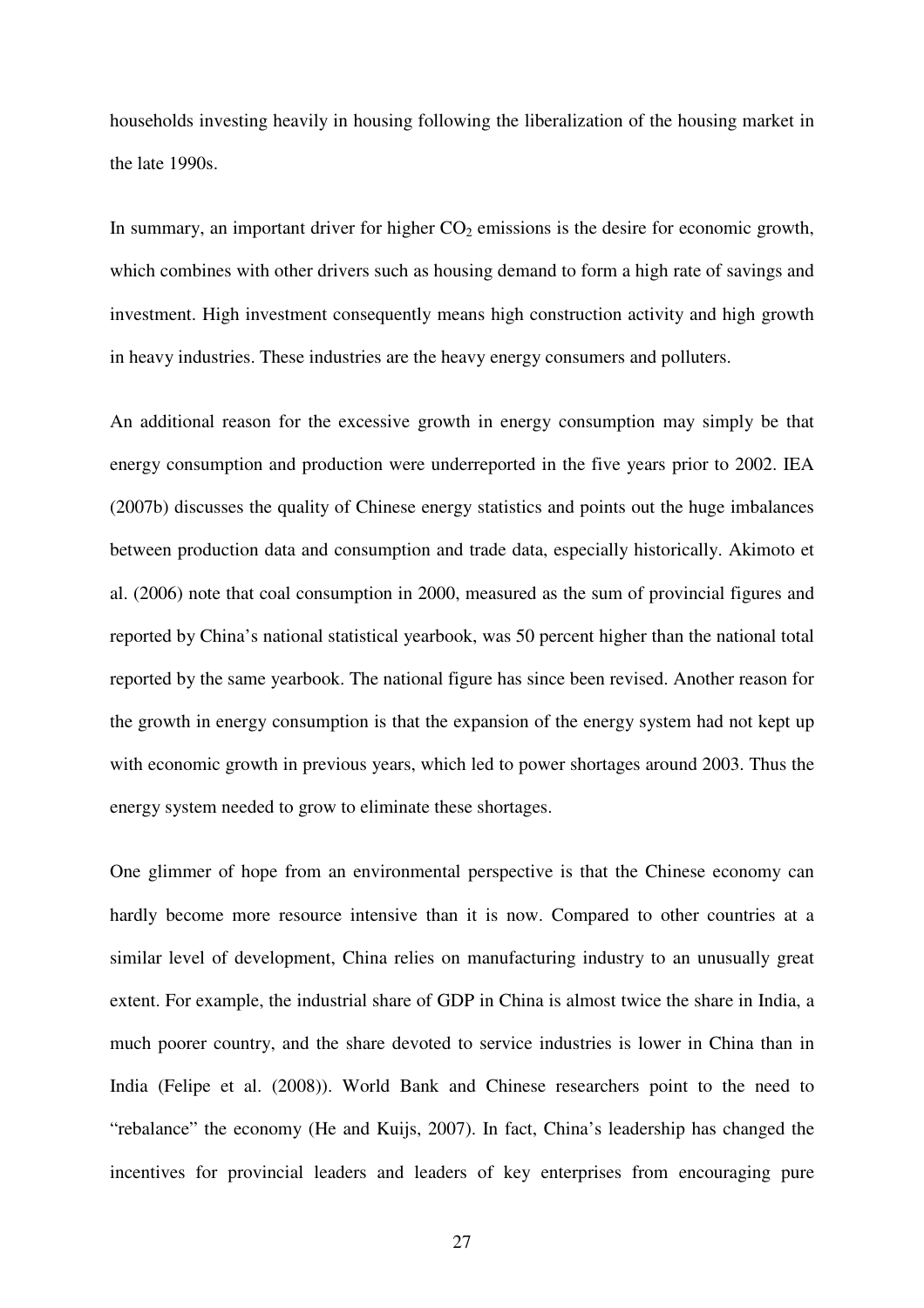economic growth to encouraging energy conservation and reduction of emissions of major pollutants (e.g., State Council, 2008).

Another hopeful development is that energy efficiency improvements, clean coal strategies, and renewable energy policies have become important elements in Chinese policies, reflected in a range of recent laws and regulations (e.g., Aunan et al., 2006). One reason behind this is an increasing concern for energy security, but considerations of climate change are also involved to some extent (e.g., Richerzhagen and Scholz (2008)). By some accounts, China is home to half of the world's Clean Development Mechanism (CDM) potential (World Bank, 2004), and in 2007 70 percent of the total contracted CDM volume in the world came from China (Point Carbon, 2007).<sup>16</sup> Moreover, awareness of the potential negative impacts of climate change on China appears to be increasing, as shown, for example, in the report "China's National Climate Change Programme" (NDRC, 2007), which summarizes the alarming potential impacts of climate change on water scarcity.

It is also becoming increasingly clear that China has a pool of cost-effective technical interventions to reduce  $CO<sub>2</sub>$ . The pool may be as large as 30 percent of baseline emissions (see e.g., Aunan et al., 2004, 2006, 2007). Some of the interventions are financially profitable, while others offer local and regional level environmental benefits that are greater than the costs. Sooner or later China will begin tapping into this pool of cost-effective interventions, which will contribute to lower  $CO<sub>2</sub>$  emissions.

 $\overline{a}$ 

<sup>&</sup>lt;sup>16</sup> CDM is a mechanism that allows countries committed to greenhouse gas reductions under the Kyoto protocol to carry out some of their commitment in non-committed countries under the protocol. In practice, CDM allows developed countries to finance greenhouse gas reduction projects in developing countries.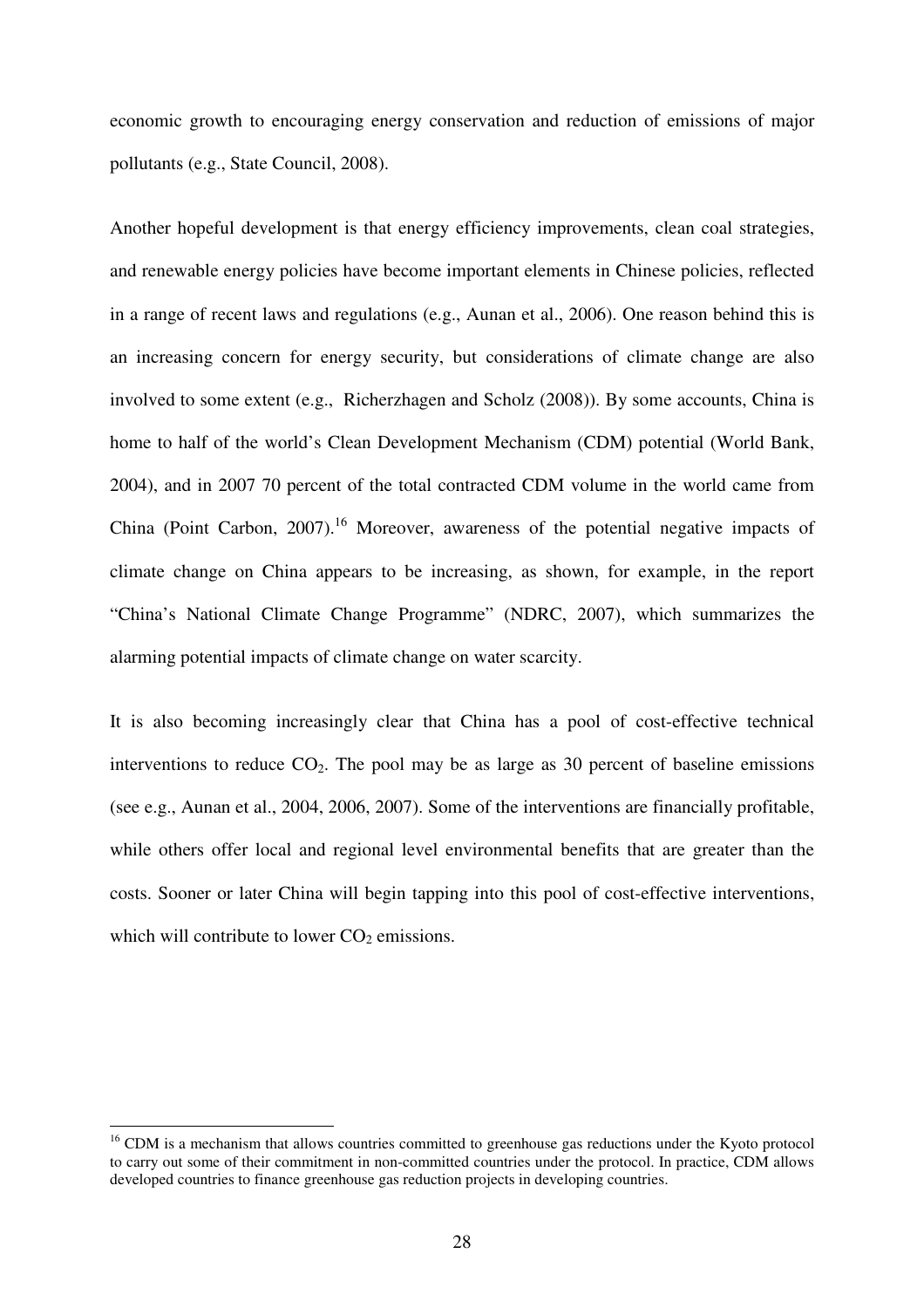# **Summary and Conclusions**

This article has documented that the current state of China's environment is bleak. Yet we have also argued that progress has been made with respect to *local* pollution problems, particularly in urban areas. Access to safe drinking water is increasing and urban air quality is stable. We see scattered progress with respect to some *regional* pollution problems. The surface water quality of China's major river basins seems to be improving slightly, although the improvement has mostly been limited to the southern river basins. Increased emissions of  $NO<sub>x</sub>$  and  $SO<sub>2</sub>$  to air have contributed to deteriorating regional air quality, but emissions of PM are fairly stable. The technologies needed to reduce industrial and power emissions are available and some of them are being implemented, which holds promise for the future. There has recently been little or no progress in controlling emissions of  $CO<sub>2</sub>$ , the most serious *global* environmental problem. Although there is some commitment to promoting energy efficiency and renewable energy, two important avenues for  $CO<sub>2</sub>$  control, on balance recent development trends in China have aggravated the  $CO<sub>2</sub>$ -emission problem. The current, unfolding macroeconomic downturn may in the short run contribute to lower Chinese  $CO<sub>2</sub>$  emissions. In the longer term the downturn presents both opportunities and threats for  $CO<sub>2</sub>$  emissions in China as in other countries.

There has been an emphasis on solving local environmental problems, which typically yields the largest short-term benefits relative to cost. Some options exclusive to local problems, such as extending the height of stacks, moving polluting industries out of town, and building a drinking water treatment plant, are low-cost and have an immediate impact on local pollution levels, health and comfort. This implies a high benefit-cost ratio. Importantly, these options can also be implemented locally, without the need for regional cooperation.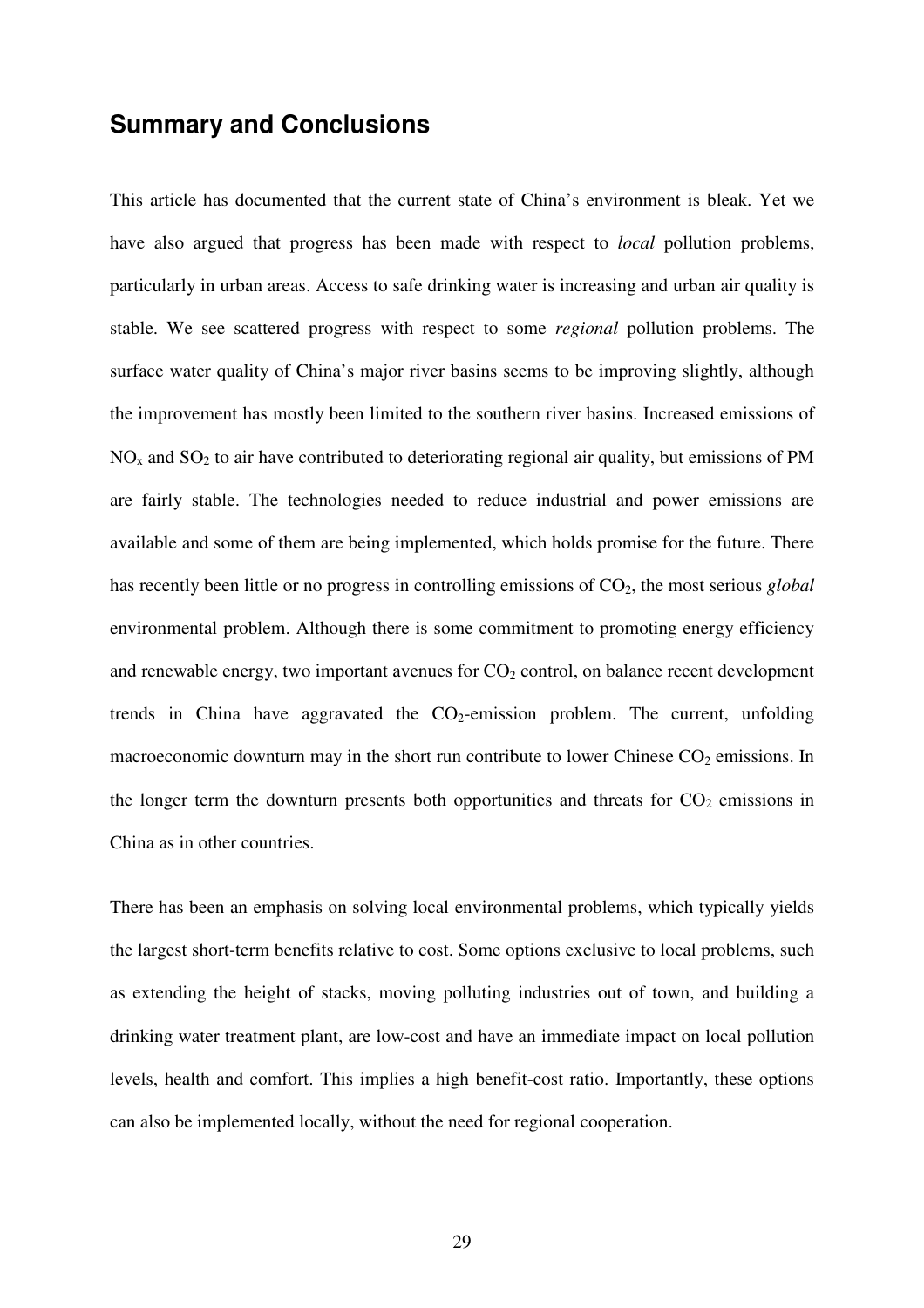An important issue is where China is heading with respect to its regional pollution problems. Here we are cautious optimists. With local problems under control, rising affluence, and improved technologies, a nation typically starts paying attention to regional problems. This also requires a higher degree of institutional capacity and collaboration. Technically it is relatively straightforward to clean up rivers and improve regional air quality. The experience from industrialized countries indicates that there will be progress over time, although  $NO<sub>x</sub>$ emissions remain a difficult problem, even in industrialized countries. Given China's high savings rate, the financial resources are available for reducing regional pollution problems if the necessary political will can be mustered. The economic downturn may in the short run reduce financial flexibility, however.

Helping to address the global issue of  $CO<sub>2</sub>$  emissions is a much more difficult problem for China. However, research indicates that large emission savings can be achieved as a byproduct of addressing local and regional problems. Moreover, over time, China's industrial structure is likely to become more environmentally friendly.

China's development with respect to environmental pollution appears to be following a path that is similar to the one established by more industrialized countries when they were at earlier stages of development. Global finance institutions and the donor community, as well as many ordinary citizens in industrialised countries are urging that China should do better than that, and possibly 'cut the Environmental Kuznets Curve'. To some extent the European and U.S. judgment of China's environment is biased by the post-pollution preferences of people currently living in these regions. But there is also a concern that China should not make the mistakes that Western countries acknowledge that they made in the past. The epidemiological and environmental economic evidence clearly indicates that rapid environmental improvement in China will save thousands of lives and easily pass cost-benefit tests.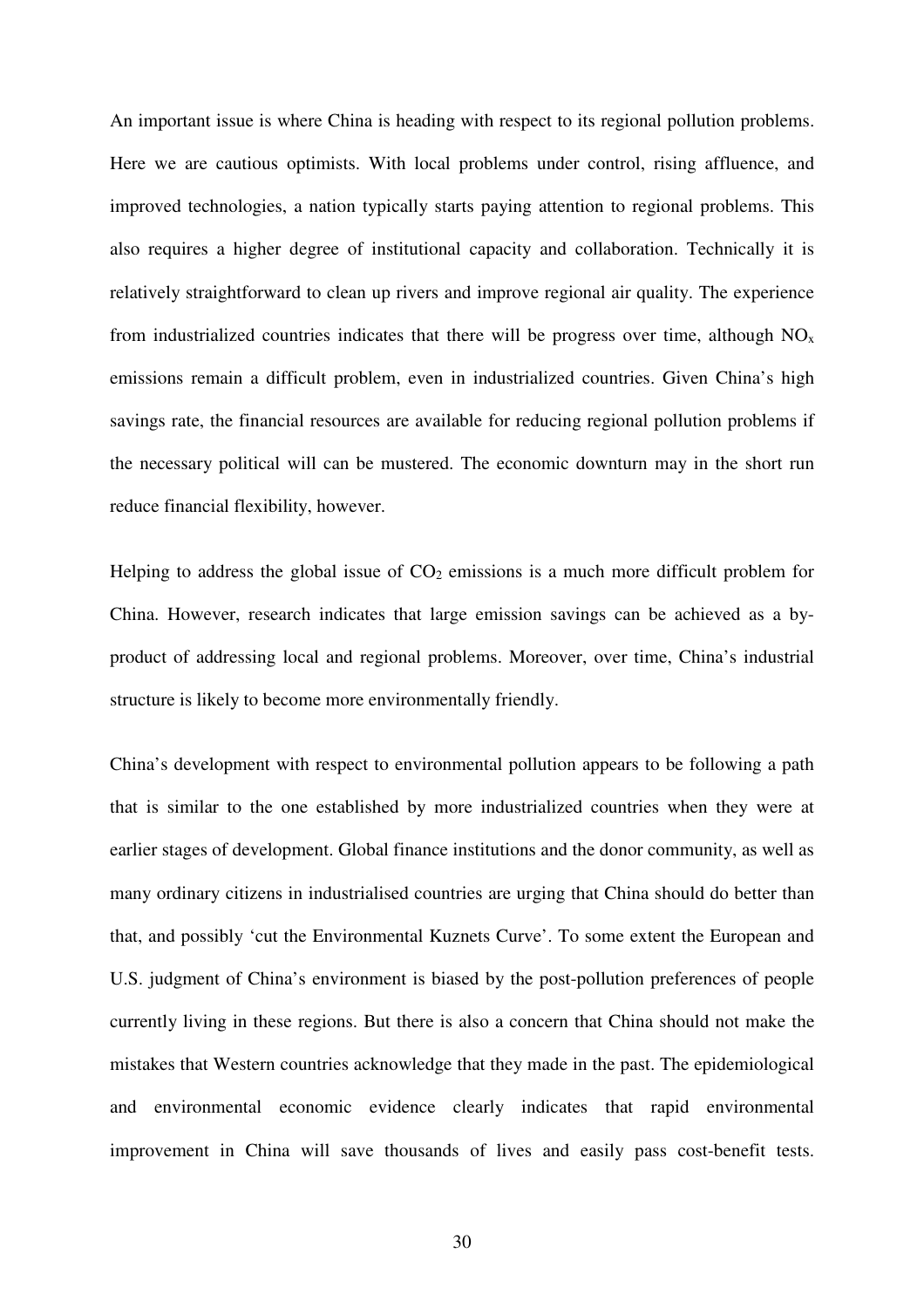Moreover, it is clear that at least in some areas abatement technologies are now relatively cheaper than it was when Europe, the U.S. and Japan tackled similar problems. On the other hand, China is more reliant on heavy industry than other countries at a similar stage in development. All in all it is an open question whether China will progress faster on the environment than industrial country predecessors. But we are convinced there will be progress.

# **Acknowledgement**

The authors are with Econ Pöyry (Vennemo), Center for International Climate and Environmental Research Oslo – CICERO and Department of Chemistry, University of Oslo (Aunan and Seip), and Econ Pöyry and Department of Economics and Resource Management, Norwegian University of Life Sciences (Lindhjem). Thanks to Hege Johansen, Yvonne Kuhn and Yan Qin for excellent research assistance and to Dale Jorgenson, Robert Stavins, Suzy Leonard and an anonymous referee for helpful comments.

# **References**

Akimoto, H., T. Ohara, J. Kurokawa and N. Horii. 2006. Verification of energy consumption in China during 1996-2003 by using satellite observational data. *Atmospheric Environment.* 40:7663-7667.

Andrews, S. Q. (2008): Beijing's blue skies. Opinion Jan 9. *Wall Street Journal.* http://online.wsj.com/article/SB119983312470175979.html (accessed January 17, 2009).

Auffhammer, M. and R.T. Carson .2008. Forecasting the path of China's  $CO<sub>2</sub>$  emissions using province level information. *Journal of Environmental Economics and Management.* 55 (3):229-247.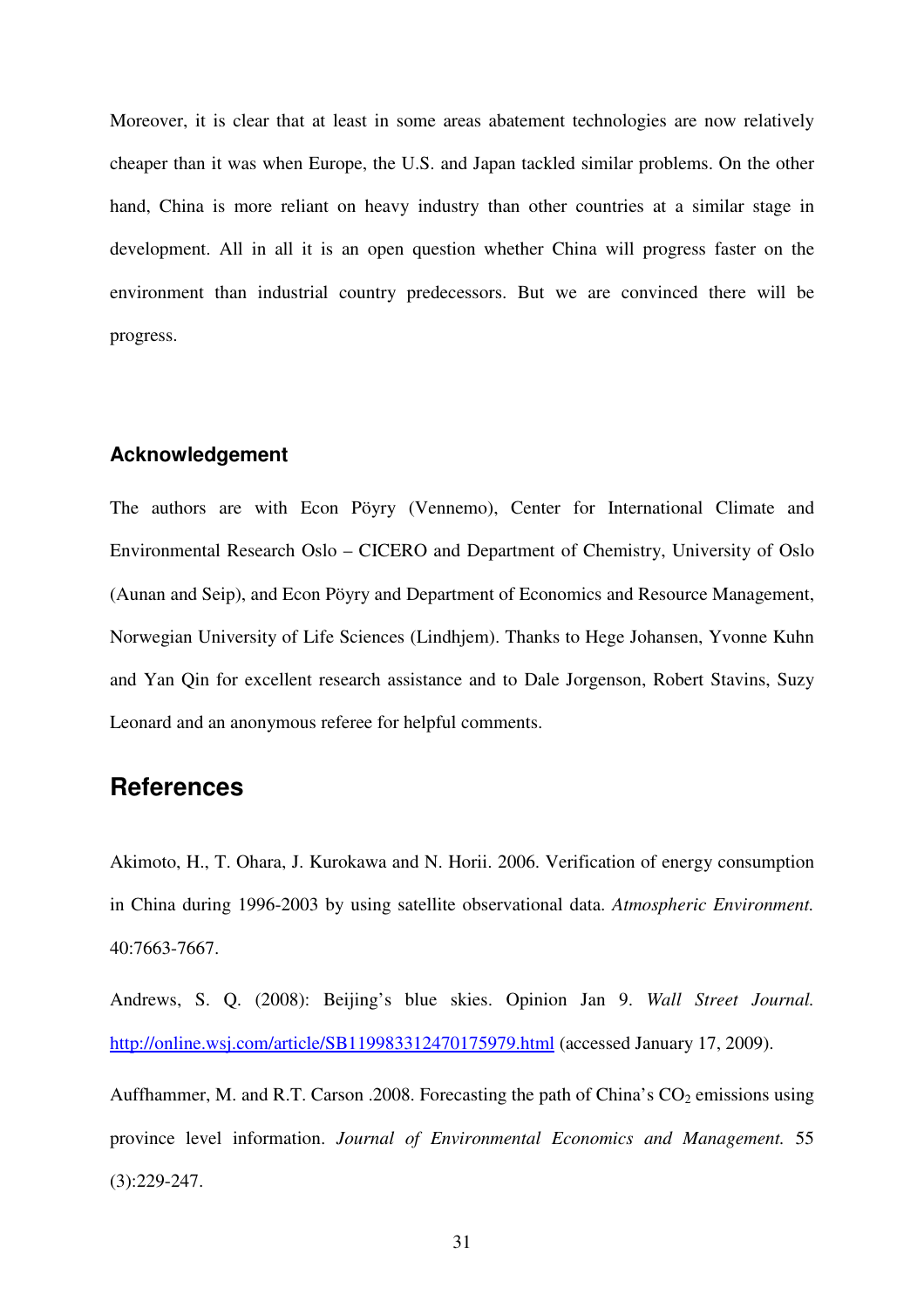Aunan, Kristin, Terje Berntsen and Hans Martin Seip. 2000. Surface ozone in China and its possible impact on agricultural crop yields. *Ambio.* 29:294-301

Aunan, Kristin, Jinghua Fang, Tao Hu, Hans Martin Seip and Haakon Vennemo. 2006. Climate change and air quality – measures with co-benefits in China. *Environmental Science and Technology.* 40 (16):4822-4829.

Aunan, Kristin, Jinghua Fang, Haakon Vennemo, K.A. Oye and Hans Martin Seip. 2004. Cobenefits of climate policy: Lessons learned from a study in Shanxi. *Energy Policy.* 32:567-581 Aunan, Kristin, Terje Berntsen, D. O'Connor, Therese Hindman Persson, Haakon Vennemo and F. Zhai. 2007. Benefits and Costs to China of a Climate Policy. *Environment and Development Economics.* 12 (3): 471-497.

BP, 2008. *Statistical review of world energy*. http://www.bp.com/multipleimagesection.do?categoryId=9023755&contentId=7044552 (accessed January 17, 2009).

China Daily. 2008. Energy: Steel mills to cut production on slump demand. http://www.chinadaily.com.cn/bizchina/2008-10/07/content\_7084492.htm (accessed January 2009).

Economy, E.. 2007. The great leap backwards. Foreign Affairs. 86:5. http://www.foreignaffairs.org/20070901faessay86503/elizabeth-c-economy/the-great-leapbackward.html (accessed January 2009).

EIA. 2008. *International Energy Annual, Long term historical international energy statistics, table H.1CO2. Posted Dec 08, 2008.* Energy Information Administration. http://www.eia.doe.gov/pub/international/iealf/tableh1co2.xls (accessed January 2009).

Felipe, J, E. Lavina and E. X. Fan. 2008. The Diverging Patterns of Profitability. Investment and Growth of China and India, during 1980–2003. *World Development.* 36 (5): 741–774.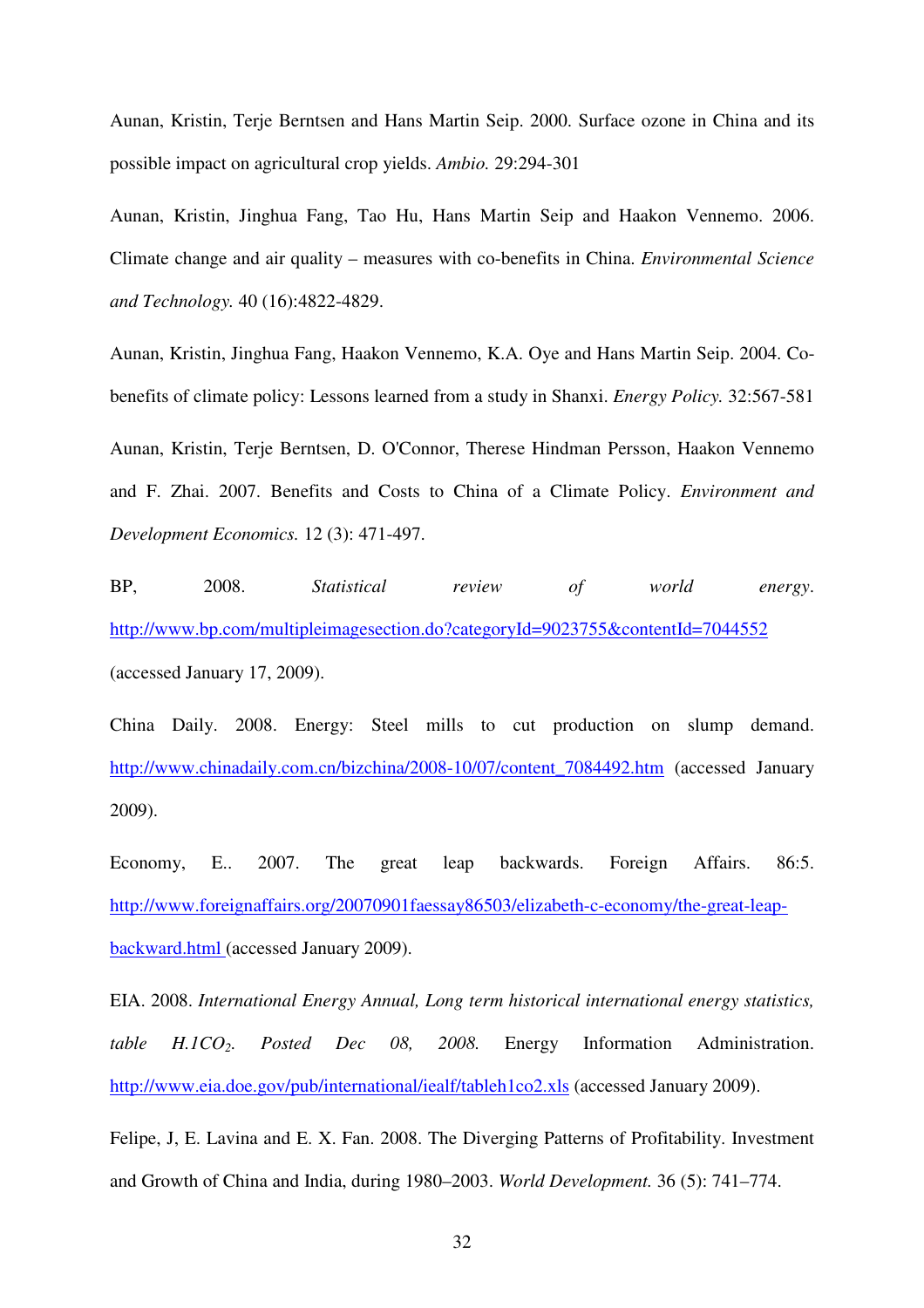Foster, S., H. Garduño, R. Evans, D. Olson, Y. Tian, W. Zhang, and Z. Han. 2004. Quaternary aquifer of the North China Plain – assessing and achieving groundwater resource sustainability. *Hydrogeology Journal.* 12: 81–93.

Fridley, D. and N. Aden. 2008. *China Energy Databook. Version 7.0.* Lawrence Berkeley Laboratory: UC Berkeley.

De Groot, H.L.F., C.A. Withagen and M. Zhou. 2004. Dynamics of China's regional development and pollution: An investigation into the Environmental Kuznets curve. *Environment and Development Economics.* 9: 507-537.

Grossman, G.M. and A.B. Kruger. 1995. Economic growth and the environment. *Quarterly Journal of Economics.* 110: 353-377.

Gruber, N and Galloway, J.N.. 2008. An Earth-system perspective of the global nitrogen cycle. *Nature.* 451: 293-296.

Hao, J.. 2008. *Air Pollution Control Strategy in China.* Tsinghua University, September 2008. http://www.landecon.cam.ac.uk/research/eeprg/cleed/pdf/HAO percent20Jiming Air.pdf (accessed January 17, 2009).

He, J. and L. Kuijs. 2007. *Rebalancing China's economy – modelling a policy package*. World Bank China Research Paper no. 7. World Bank. http://www.worldbank.org.cn/english/content/working\_paper7.pdf (accessed January 17, 2009).

Hicks, W. K., Kuylenstierna, J. C. I., Owen, A., Seip, H. M., Dentener, F. and Rodhe, H. 2008. Soil Sensitivity to Acidification in Asia: Status and Prospects. *Ambio.* 37: 295-303.

Hoyle, C. R., Berntsen, T., Myhre, G. and Isaksen, I. S. A. 2007. Secondary organic aerosol in the global aerosol - chemical transport model Oslo CTM2. *Atmospheric Chemistry and Physics.* 7(21): 5675-5694.

33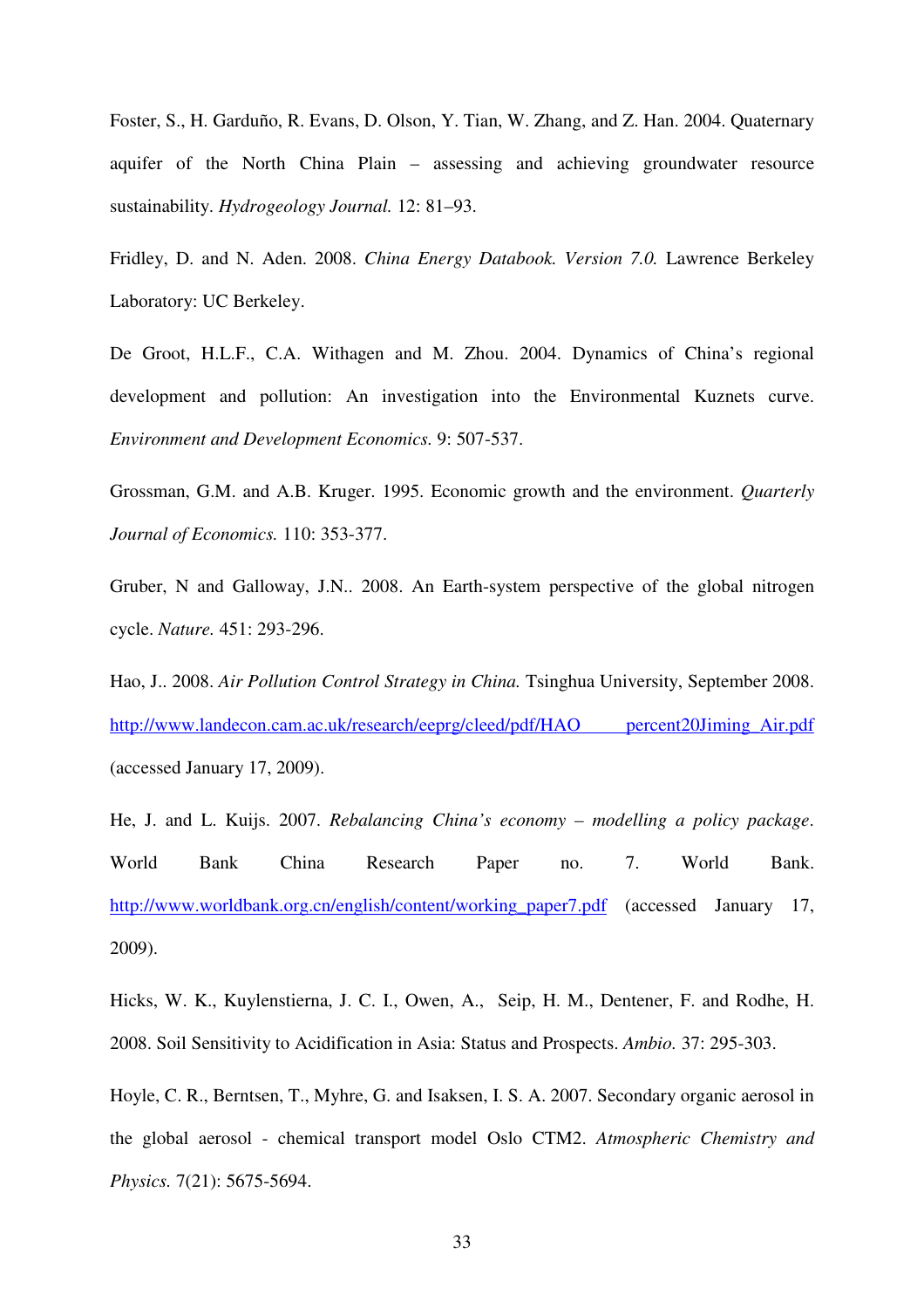IEA. 2007. *World Energy Outlook 2007.* China and India insights. International Energy Agency, Paris. http://www.worldenergyoutlook.org/2007.asp (accessed January 17, 2009).

IEA. 2008. *CO2 emissions from fuel combustion*. 2008 edition. International Energy Agency, Paris.

IIASA. 2008. *Scenarios of Global Anthropogenic Emissions of Air Pollutants and Methane*, ACCENT global projection database. http://www.iiasa.ac.at/rains/Glob\_emiss/global\_emiss.html (accessed January 17, 2009).

Jiang, T. and W. McKibbin. 2002. Assessment of China's pollution levy system: an equilibrium pollution approach, *Environment and Development Economics.* 7: 75-105.

Kahn, J. 2007. In China, a lake's champion imperils himself, *New York Times,* October 14,. http://www.nytimes.com/2007/10/14/world/asia/14china.html?pagewanted=print (accessed January 17, 2009).

Larssen, T. et al.. 2006. Acid rain in China, *Environmental Science and Technology.* January 15. 418-425.

Li, H. and L.A. Zhou .2005. Political turnover and economic performance. The incentive role of personnel control in China. *Journal of Public Economics.* 89:9-10, 1743-1762.

Lin, J., Zhou, N., Levine, MD., Fridley, D. 2008. Taking out 1 billion tons of CO2: The magic of China's 11th Five-Year Plan? *Energy Policy*. 36 (3): 954-970.

Liu, J. og J. Diamond. 2005. China's environment in a globalizing world. *Nature.* 435: 1179- 1186.

Marland, G., T.A. Boden, and R.J. Andres. 2008. *Global, Regional, and National CO*<sup>2</sup> *Emissions. In Trends: A Compendium of Data on Global Change*. Carbon Dioxide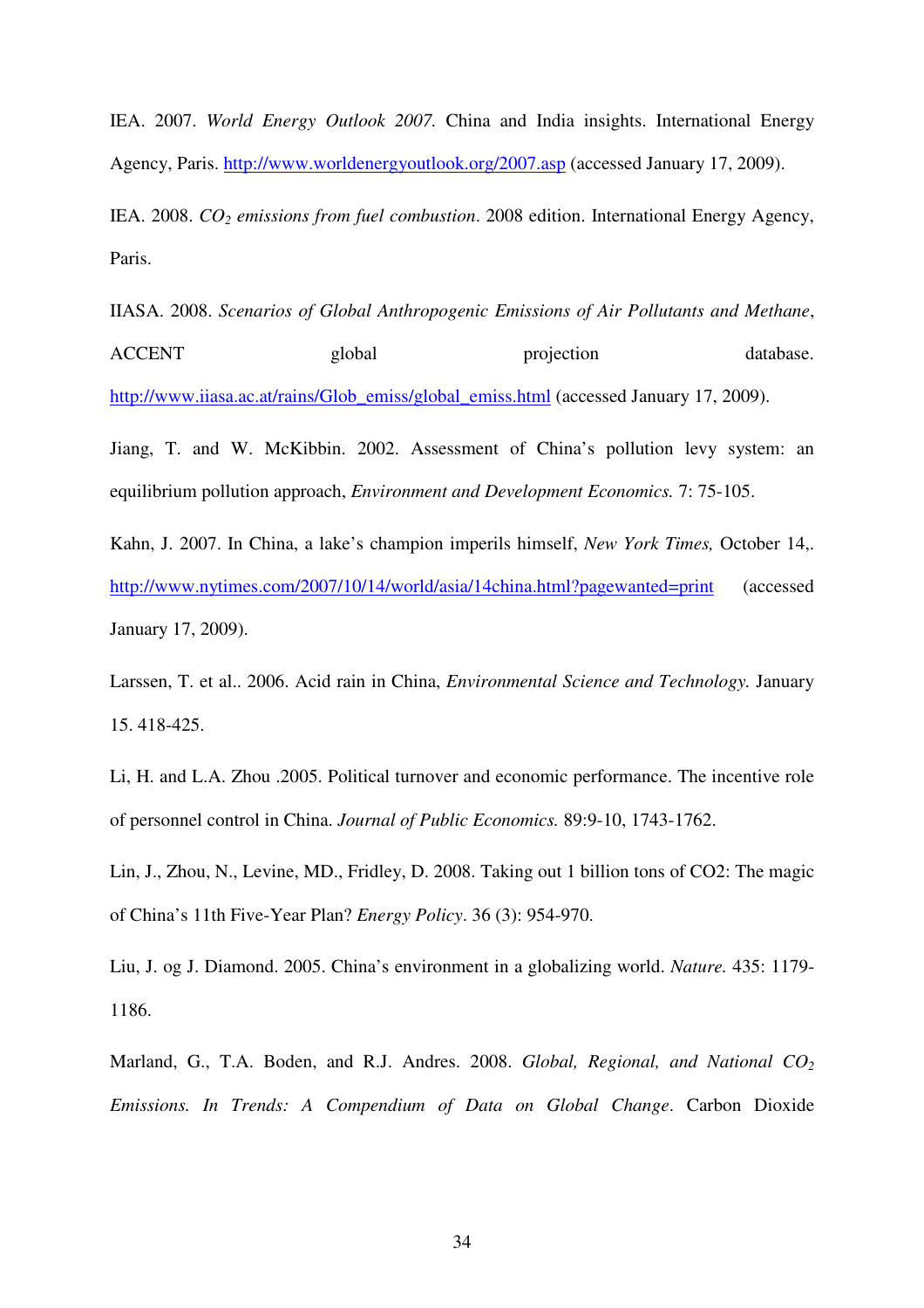Information Analysis Center, Oak Ridge National Laboratory. U.S. Department of Energy. Oak Ridge, Tenn., U.S.A.

MEP. 2006. *Report on National Environmental Statistics in 2005.* In Chinese. Ministry of Environmental Protection. http://www.sepa.gov.cn/plan/hjtj/qghjtjgb/ (accessed January 17, 2009).

MEP. 2008. *News service*. Ministry of Environmental Protection.

http://english.sepa.gov.cn/News\_service/news\_release/200806/t20080613\_123910.htm (accessed January 17, 2009).

MEP and NBS .2006. *China Green National Accounting Study Report 2004* (Public Version). Ministry of Environmental Protection and National Bureau of Statistics. http://www.sepa.gov.cn/plan/gongwen/200609/P020060908545859361774.pdf (accessed January 17, 2009)

Mestl, H.E.S., K. Aunan, J. Fang, H.M. Seip, J.M. Skjelvik and H. Vennemo. 2005. Cleaner production as climate investment – Integrated assessment in Taiyuan City, China. *Journal of Cleaner Production*. 13:57-70.

Mestl, Heidi Elizabeth Staff, Kristin Aunan and Hans Martin Seip. 2007a. Health benefits from reducing indoor air pollution from household solid fuel use in China - three abatement scenarios. *Environment International*. 33:831-840.

Mestl, H.E.S., Aunan, K., Seip, H.M., Wang, S.X., Zhao, Y., and Zhang, D.. 2007b. Urban and rural exposure to indoor air pollution from domestic biomass and coal burning across China. *Science of the Total Environment*. 377:12-26.

Ministry of Health (MoH). 2004. *Annual Health Statistics of China*. Beijing: Ministry of Health.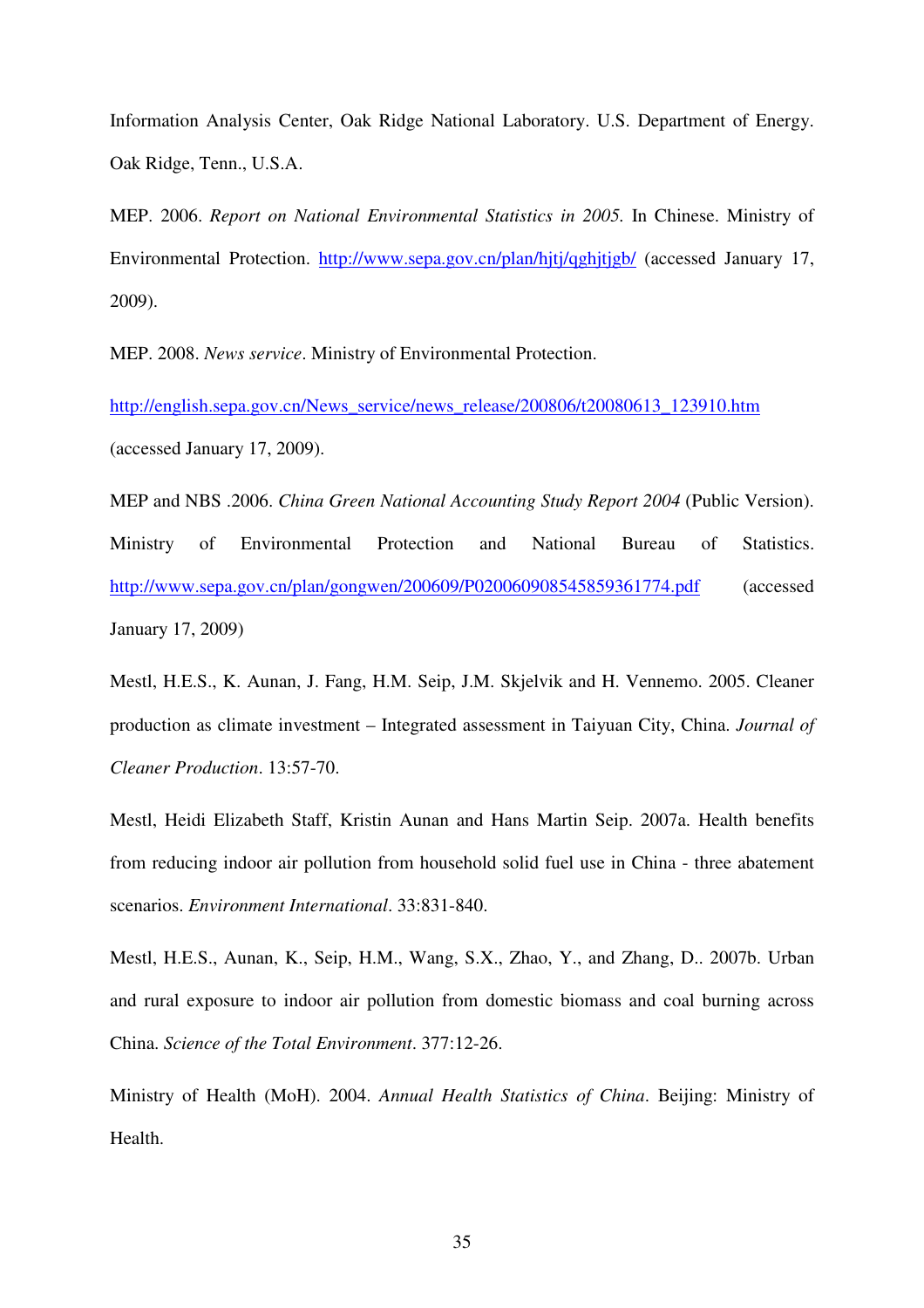Myhre, G., Grini, A. and Metzger, S.2006. Modelling of nitrate and ammonium-containing aerosols in presence of sea salt. *Atmospheric Chemistry and Physics*. 6:4809-4821.

Myhre, G., Bellouin, N., Berglen, T. F., Berntsen, T. K., Boucher, O. et al.2007. Comparison of the radiative properties and direct radiative effect of aerosols from a global aerosol model and remote sensing data over ocean. *Tellus.* 59(1): 115-129.

NBS. 1997-2007. *China Statistical Yearbook 1998-2007.* National Bureau of Statistics and China Statistics Press, Beijing. http://www.stats.gov.cn/english/statisticaldata/yearlydata/. accessed January 17, 2009,

NDRC. 2006a. *The current situation of FGD at coal-fired power plant in China and suggestions.* In Chinese, September 4.

http://www.ndrc.gov.cn/hjbh/huanjing/t20060904\_82826.htm (accessed January 17, 2009).

NDRC. 2006b. *Adjusting power prices in Southern, Eastern, Northeastern, Northwestern and Middle Power Grids, and Shaanxi Province*. In Chinese, June 30. Southern Power Grid http://www.sdpc.gov.cn/zcfb/zcfbtz/tz2006/t20060630\_75076.htm (accessed January 17, 2009).

Eastern Power Grid http://www.ndrc.gov.cn/zcfb/zcfbtz/tz2006/t20060630\_75077.htm (accessed January 17, 2009).

Northeastern Power Grid http://www.sdpc.gov.cn/zcfb/zcfbtz/tz2006/t20060630\_75078.htm (accessed January 17, 2009).

Northwestern Power Grid http://www.sdpc.gov.cn/zcfb/zcfbtz/tz2006/t20060630\_75079.htm (accessed January 17, 2009).

Middle Power Grid http://www.ndrc.gov.cn/zcfb/zcfbtz/tz2006/t20060630\_75080.htm (accessed January 17, 2009)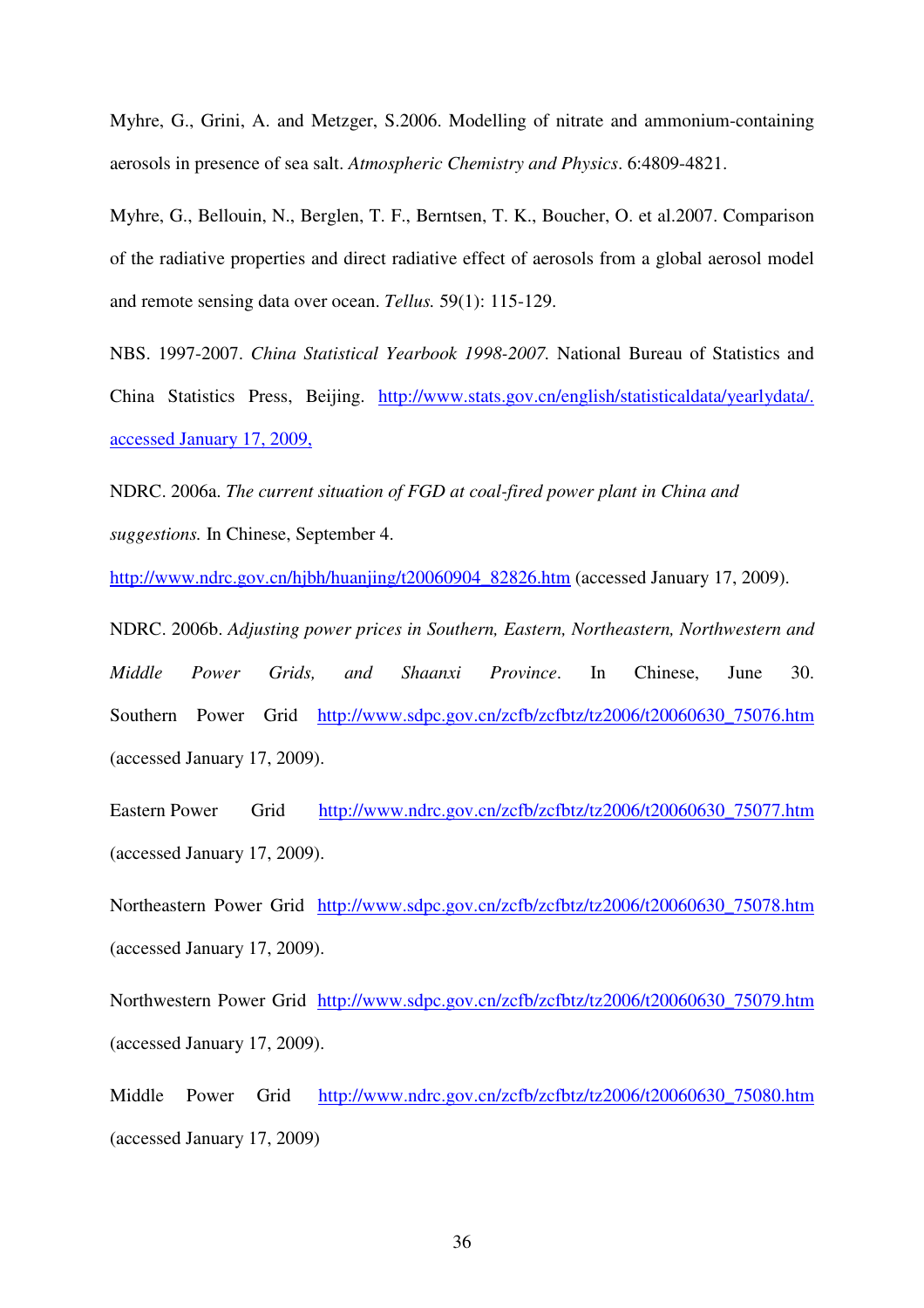Shaanxi http://www.sdpc.gov.cn/zcfb/zcfbtz/tz2006/t20060630\_75081.htm

(accessed January 17, 2009).

NDRC. 2007. *China's National Climate Change Programme.*

National Development and Reform Commission. People's Republic of China. June 2007. http://en.ndrc.gov.cn/newsrelease/P020070604561191006823.pdf.

(accessed January 17, 2009)

Netherlands Environmental Assessment Agency. 2008. *China contributing two thirds to increase in*  $CO_2$  *emissions.* Press release, June  $13<sup>th</sup>$ .

http://www.mnp.nl/en/service/pressreleases/2008/20080613Chinacontributingtwothirdstoincr easeinCO2emissions.html (accessed January 17, 2009).

OECD. 2008. *OECD Stat.Extracts*.

http://stats.oecd.org/wbos/viewhtml.aspx?queryname=333&querytype=view&lang=en

(accessed January 17, 2009).

Ohara, T, H. Akimoto, J. Kurokawa1, N. Horii, K. Yamaji, X. Yan, and T. Hayasaka. 2007.

An Asian emission inventory of anthropogenic emission sources for the period 1980–2020. *Atmospheric Chemistry and Physics*. 7:4419–4444.

Panayotou, T. and Zhang Zheng. 2000. *The Cost of Environmental Damage in China: Preliminary Assessment and Valuation Framework.* Bethesda, MD: Aileen International Press for the China Council for International Cooperation on Environment and Development.

Peters, G.P., C.L. Weber, D. Guan and K. Hubeck. 2007. China's growing co2 emissions – a race between increasing consumption and efficiency gains. *Environmental Science and Technology.* 41:17, 5939-5944.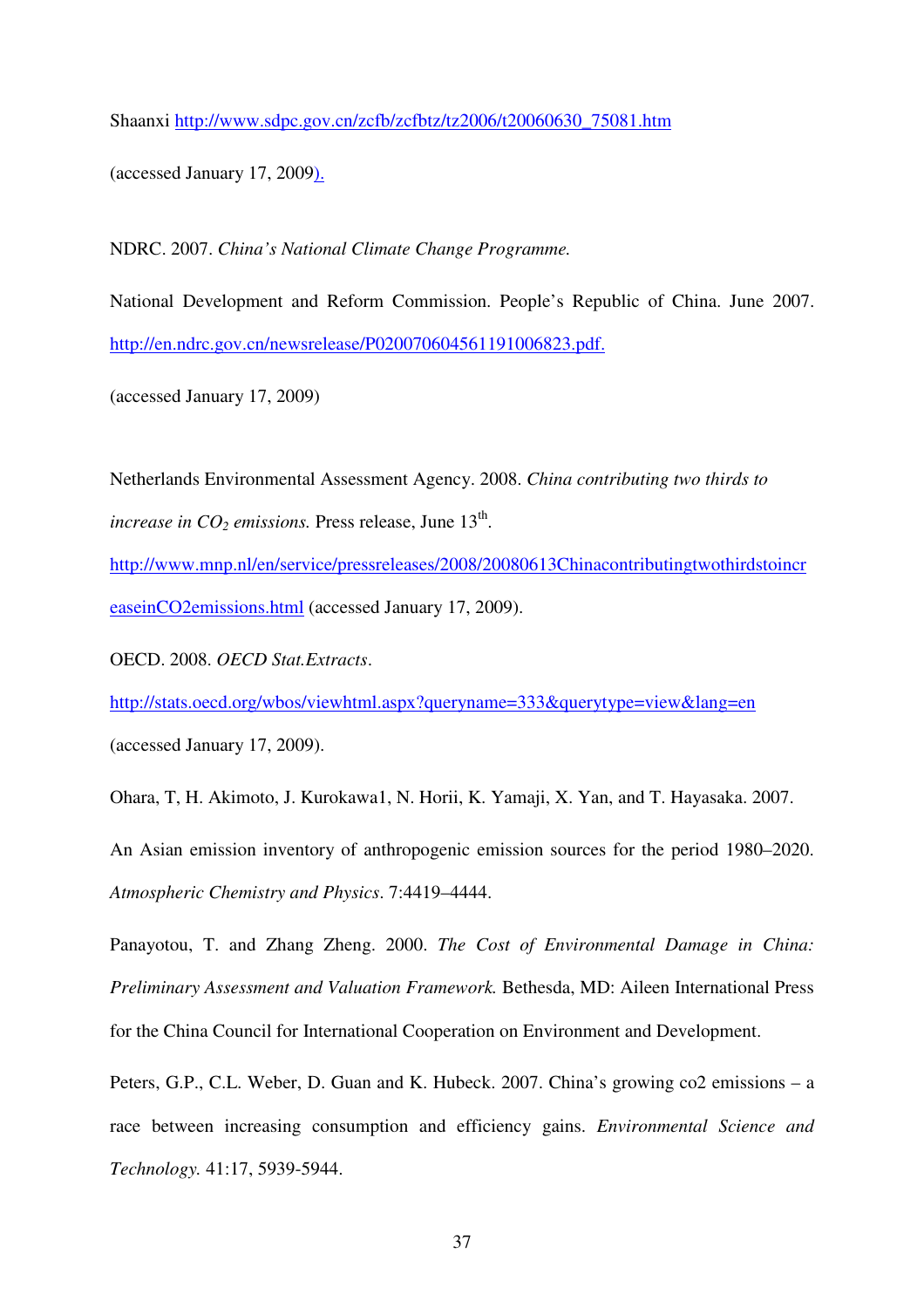Point Carbon. 2007. A new climate for carbon trading (13 March 2007)

Richerzhagen, C. and I. Scholz. 2008. China's Capacities for Mitigating Climate Change. *World Development.* 36(2):308-322.

Roumasset, J. H. Wang and K. Burnett. 2008. Environmental resources and economic growth. In Brandt, L and T. Rawski (eds). *China's Great Economic Transformation.* Cambridge University Press, Cambridge, MA, USA.

Richter, A., Burrows, J.P., Nüß, H, Granier, C., and Niemeier, U. 2005. Increase in tropospheric nitrogen dioxide over China observed from space. *Nature.* 437:129-132.

Shen, J. 2006. A simultaneous estimation of Environmental Kuznets Curve: Evidence from China. *China Economic Review.* 17:383-394.

Smith, K.R. and Mehta, S. 2003. The burden of disease from indoor air pollution in developing countries: comparison of estimates. *International Journal of Hygiene and Environmental Health.* 206:279-289.

SOE. 1995 – 2007. State of Environment Report. Ministry of Environmental Protection. http://english.sepa.gov.cn/standards\_reports/soe/ (accessed January 17, 2009).

State Council. 2008. *China's policies and actions for addressing climate change*. http://www.chinadaily.com.cn/china/2008-10/29/content\_7153800.htm (accessed January 17, 2009).

Streets, David G. and Kristin Aunan. 2005. The importance of China's household sector for black carbon emissions. Geophysical Research Letters. 32:L12708. doi:10.1029/2005GL022960

UNEP/GEMS. 2006. *2005 State of the UNEP GEMS/Water Global Network and Annual Report.* Global Environment Monitoring System (GEMS.) Water Programme

38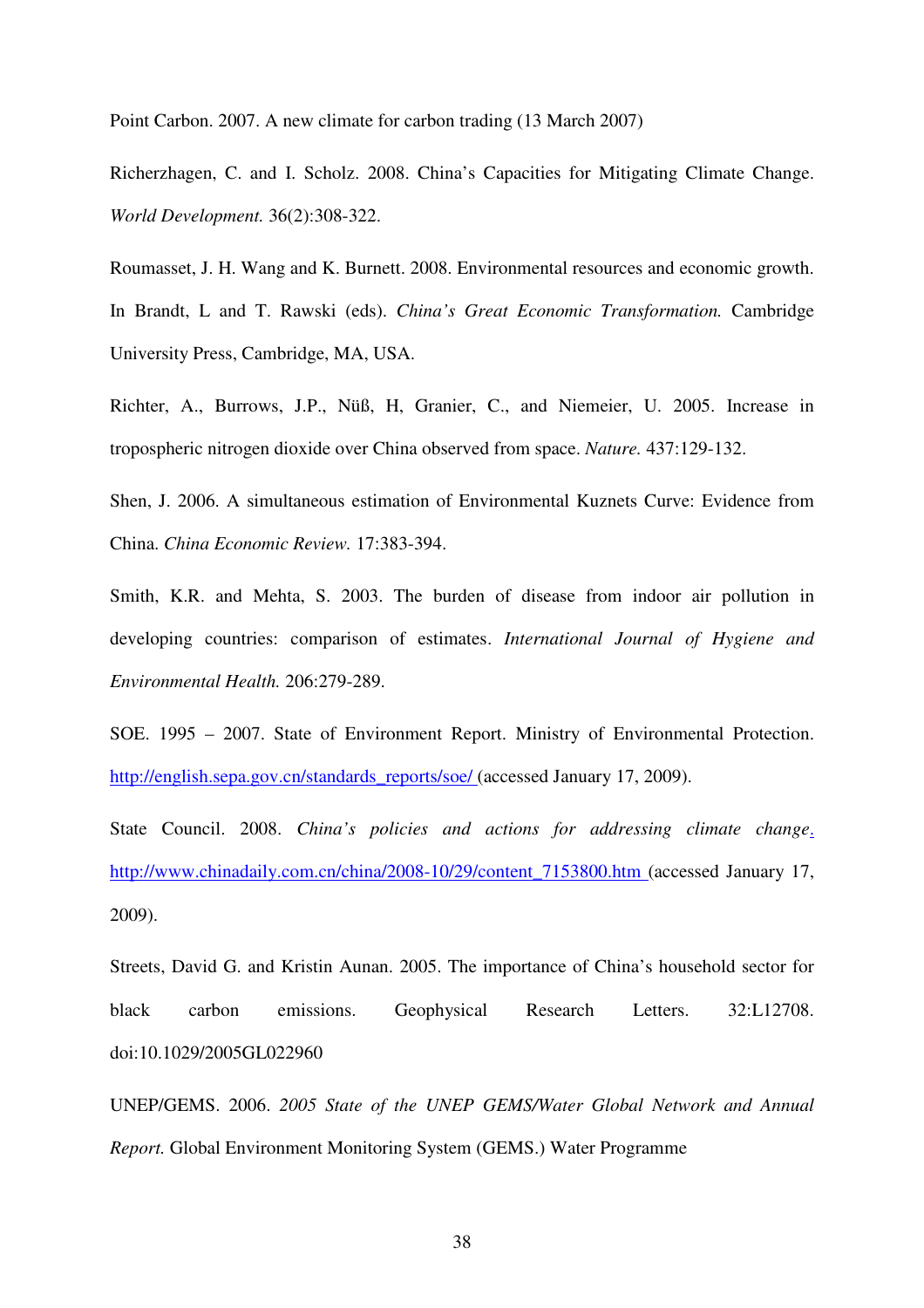http://www.gemswater.org/common/pdfs/gems\_ar\_2005.pdf (accessed January 17, 2009).

UNEP/GEMS. 2007. *Water Quality Outlook.*

http://www.gemswater.org/common/pdfs/water\_quality\_outlook.pdf (accessed January 17, 2009).

UNEP/GIWA. 2006. *Challenges to International Waters. Regional Assessments in a Global Perspective.* Global International Waters Assessment.

USEPA. 2007. *National Emissions Inventory (NEI) Air Pollutant Emissions Trends Data.*

http://www.epa.gov/ttn/chief/trends/index.html (accessed January 17, 2009).

Wang H., Kianga, C.S., Tang X., Zhou X. and Chameides, W.L. 2005. Surface ozone: A likely threat to crops in Yangtze delta of China. *Atmospheric Environment.* 39:3843–3850

Wang, H. and D. Wheeler. 2005. Financial incentives and endogenous enforcement in China's pollution levy system. *Journal of Environmental Economics and Management*. 49:1, 174-196.

WHO. 2006. *WHO Air quality guidelines for particulate matter, ozone, nitrogen dioxide and sulfur dioxide.* Global update 2006.

http://whqlibdoc.who.int/hq/2006/WHO\_SDE\_PHE\_OEH\_06.02\_eng.pdf (accessed January 17, 2009).

WHO-UNICEF. 2004. Coverage estimates Improved Drinking Water. Updated in July 2004. China. http://wssinfo.org/pdf/country/CHN\_wat.pdf (accessed January 17, 2009).

WHO-UNICEF. 2006. Coverage estimates Improved Sanitation. Updated in June 2006. http://wssinfo.org/pdf/country/CHN\_san.pdf (accessed January 17, 2009).

Wikipedia. 2009. *European Emission Standards.* 

http://en.wikipedia.org/wiki/European\_emission\_standards (accessed January 17, 2009).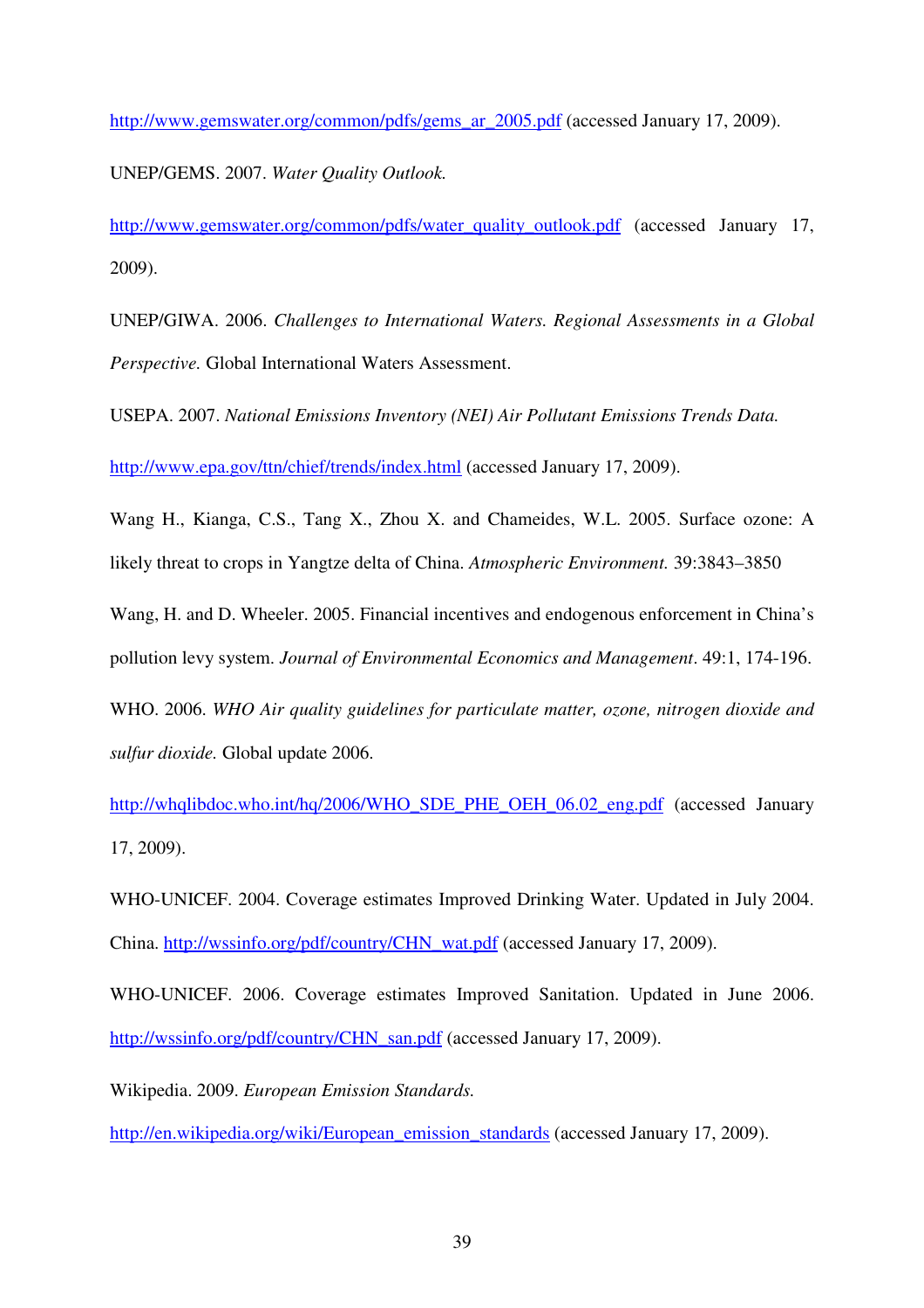World Bank. 1997. *China's environment in the new century: Clean water, clear skies.* http://siteresources.worldbank.org/INTEAPREGTOPENVIRONMENT/Resources/Clear\_Wat er\_Blue\_Skies.pdf (accessed January 17, 2009).

World Bank. 2001. *China: Air, Land, Water. Environmental priorities for a new millennium*. http://siteresources.worldbank.org/INTEAPREGTOPENVIRONMENT/Resources/chinaenvironment1.pdf (accessed January 17, 2009).

World Bank. 2004. *Clean Development Mechanism in China – Taking a proactive and sustainable approach.* 2nd ed. World Bank: Washington, DC. http://www.worldbank.org.cn/English/content/cdm-china.pdf (accessed January 17, 2009).

World Bank. 2007a. *Cost of Pollution in China*. World Bank: Washington, DC. http://siteresources.worldbank.org/INTEAPREGTOPENVIRONMENT/Resources/China\_Co st\_of\_Pollution.pdf (conference version).(accessed January 17, 2009).

World Bank. 2007b. *World Development Indicators 2007.* World Bank: Washington, DC. http://siteresources.worldbank.org/DATASTATISTICS/Resources/table3\_13.pdf (accessed January 17, 2009).

World Bank. 2009. *Cost of Pollution in China*. World Bank: Washington, DC. (*Final version in press*).

WRI. 2008. *Climate Analysis Indicators Tool (CAIT)* Version 6.0. World Resources Institute: Washington, DC. http://cait.wri.org (accessed January 17, 2009).

Zhang, F. 2005. Promising and accessible FGD market in China's power industry. BIT Consulting. http://www.chinabizconsulting.com.cn/Articles/Market percent20Entry percent20101/Promising percent20FGD percent20Market.pdf (accessed January 17, 2009).